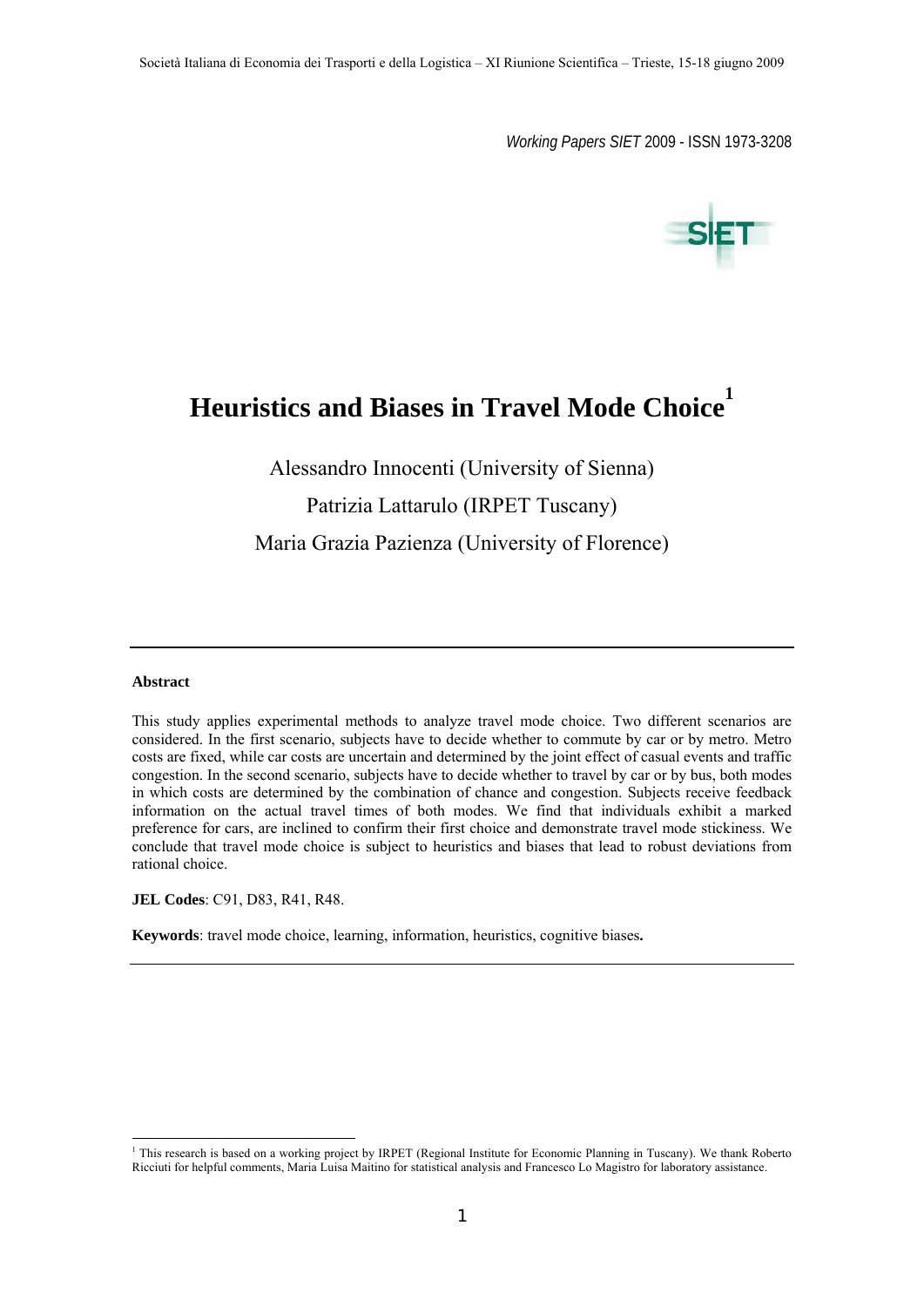## **Introduction**

A rational approach to travel mode choice assumes that travelers make decisions by choosing the optimal combination of travel costs and travel times (Becker 1965, Mirchandani and Soroush 1987, Cascetta 1989, Friesz et al. 1994). This model implies that individuals correctly process all the available information and are not affected by cognitive biases. In contrast, non-standard theories of decision-making under uncertainty depart from strict definitions of rationality, especially when decision-makers face repeated choices (Starmer 2000). In this setting, behavioural models introduce a great variety of assumptions regarding information processing and learning, based on findings derived from the field and the laboratory. In particular, psychological studies indicate that decision makers are boundedly rational, use choice heuristics and are affected by perceptual and cognitive biases.

This experimental study is intended to test the validity of the rational approach to choice of travel mode and to investigate the reasons which lead to sub-optimal choices. The design consists of two scenarios. In the first, subjects choose repeatedly between car and metro. Metro travel costs are fixed, while car costs are uncertain and determined by the joint effect of casual events and traffic congestion. In the second scenario, subjects choose repeatedly between car and bus, both modes in which costs are determined by the combination of casual events and traffic congestion. Traffic congestion is determined by the percentage of commuters choosing the same mode. Casual events are determined by independent drawings from a probability distribution unknown to the subjects. We inform subjects of the travel times achieved in both available modes to study how they form and adjust expectations regarding travel time.

The paper is divided into five sections. Behavioural research on travel mode choice is summarized in section 2. Section 3 illustrates hypotheses and experimental design. Results and implications are discussed in section 4. Section 5 draws some conclusions.

## **2. Background literature**

Becker's (1965) approach to travel mode choice assumes that rational travelers optimize the production function of travelling by choosing the optimal combination of monetary costs and expected times. This choice is determined by minimizing total travel cost, which is the sum of direct costs (travel mode price) and indirect cost (time expressed by monetary units). Each traveler holds a subjective belief about travel times based on prior experience and on public information. When the choice is repeated, this belief is updated in a Bayesian manner on the basis of actual travel time. Thus, a sequence of choices is rational if it converges with the mode associated with the lower total cost.

Empirical and laboratory research provides abundant evidence that individuals violate the assumptions of rational decision theory when travel times are uncertain. Behavioural research on the determinants of travel mode choice focuses on three main areas: the mechanisms of information processing and learning, the impact of habit on commuters' decisions, and the effect of travelers' risk attitude.

Some evidence relevant to travel mode is provided by the study of route choice, which is the subject of a larger amount of empirical and experimental work. Both route choice and travel mode choice take the form of coordination games in which rational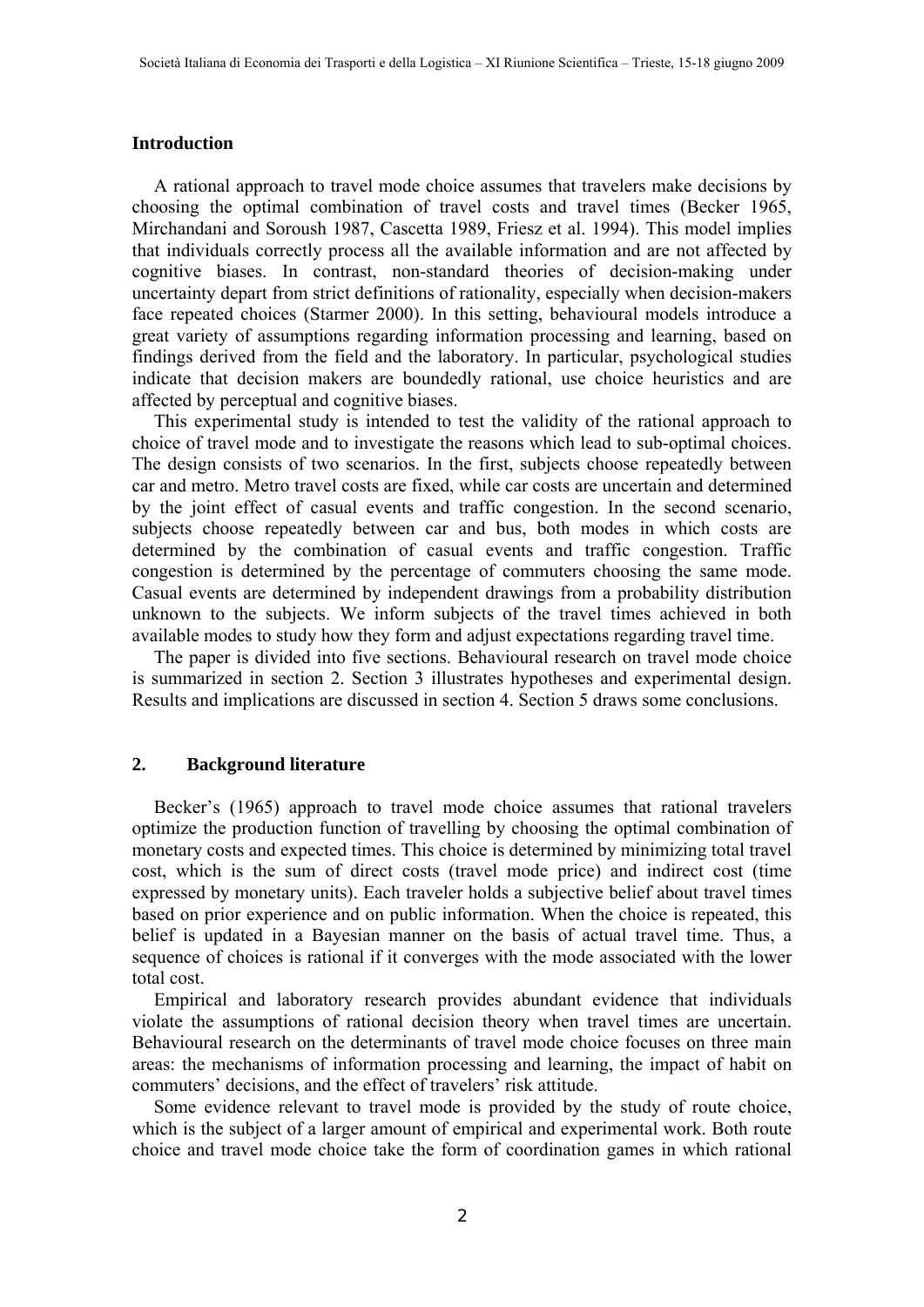players should coordinate on an equilibrium. The payoff each player can achieve is conditional on her/his ability to diverge from or to converge with other players' choices. This process depends strictly on the expectations of the choices made by others, which are formed on the basis of prior experience and public information. Evidence from the field and from the laboratory supports the notion that the activities of information collecting and processing are heterogeneous across individuals and are affected by cognitive biases, which limit the rationality of choices.

A first source of distortion derives from the fact that the variability of travel times is perceived as less than it really is because it is inferred by actual times. Since sample data are biased estimates of population distribution, travelers' subjective perception may result as different from real values. According to representativeness heuristics (Kahneman and Tversky 1973), variability of experienced travel times is used to assess the real variance in travel times and this estimate is consequently lower than the real values (Kareev et al. 2002). Empirical research (Srinivasan and Mahamassani 1999, Jong at al. 2003, Abdel Aty and Abdallah 2004) shows that information on timetables or travel delays is often inaccurately processed by stressing some types of messages over others and that real time information is collected and processed sequentially and not instantaneously or exhaustively. Ben-Elia et al. (2008) analyse the combined effect of personal experience and real time information on travelers' route choice and conclude that there is substitution, rather than complementarity, between the two. Their key finding is that information is better processed when travelers lack long-term experience regarding travel time distribution. These results have negative implications for transportation policies, which increasingly rely on the fact that travelers are provided with real-time travel information which is more comprehensive and accurate than information based only on personal experience.<sup>2</sup> Travelers' rationality may also be impaired by limited memory, as documented by psychological research on workingmemory capacity. Even if travelers adhere to the principle of payoff maximization, their incapacity to take into account all previous travel costs leads to a failure to correctly compute the best rational strategy. Kareev et al. (1997) provide evidence that the individual differences in working-memory capacity imply that decision-makers process samples of different sizes and hold different subjective expectations.

The fact the travel choices are mostly repeated choices also negatively affects travelers' rationality (Gärling 1998). Habit triggers an automatic reaction to external inputs that is not based on detailed deliberation (Aarts et al. 1997). Mahmassani's (1996) survey on the behaviour of commuters points out that they are guided mainly by heuristic reasoning. Mahmassani and Liu (1998) propose a list of behavioural strategies followed by commuters in route switching decisions and associate them with information provided on delays and departures. Other empirical studies (Verplanken et al. 1994, Verplanken and Aarts 1999) confirm this view by showing that if habitual behaviour increases in strength, mental and cognitive efforts are reduced to a minimum and additional information is scrutinized less. In a simulation model on route choice, Nakayama and Kitamura (2000) show that driver-network systems do not converge to equilibrium when these behavioural properties are assumed. The results of their simulations are that network systems do not necessarily converge to equilibrium and that drivers develop the habit of choosing the same route repeatedly.

 $\overline{a}$ 

<sup>&</sup>lt;sup>2</sup> This evolution is due to the increasing use of ATIS (Advanced Traveler Information Systems) technologies, such as broadcast traffic conditions, Variable Message Signs (VMS) and cellular information systems.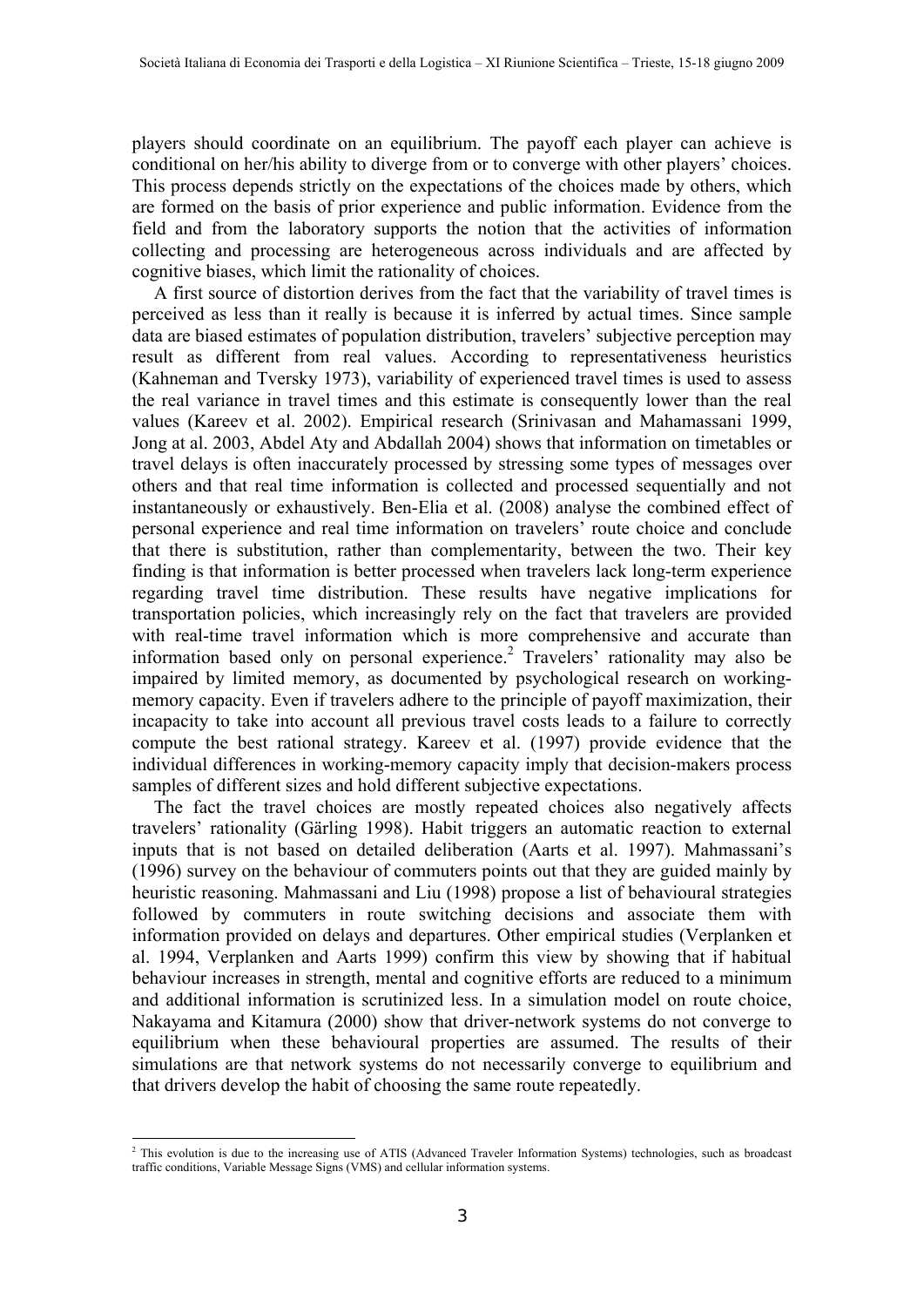This tendency is even more pronounced in mode choice. Cars are generally perceived as the means of travel which gives people a sense of comfort, independence and control. The costs associated with car are frequently undervalued because they are not paid entirely simultaneously with car use.<sup>3</sup> These factors explain the presence of a general propensity to use private cars and a psychological resistance to reducing it (Van Vugt et al. 1995, Tertoolen et al. 1998, Hensher 2001, Steg et al. 2001, Bamberg et al. 2003, Anable and Gatersleben 2004). This view is further corroborated by the fact that mode choices are strongly dependent on subjective determinants (Scheiner and Holz-Rau 2007, Johannson et al. 2006). Individual life styles and differences in people's attitudes and personality traits play such an important role that they represent a key problem in the implementation of effective transportation policies.

Finally, the uncertainty characterizing travelers' choice makes risk propensity a key variable. Empirical work supports the hypothesis that travelers are usually risk adverse (Abdel-Aty and Abdallah 2004). This assumption is analyzed in an experiment on route choice by Katsikopoulos et al. (2000), who use a simulating device to investigate drivers' behaviour. In their design, subjects choose between a reference route, whose travel time is certain, and some alternative routes, to which a range of travel times are associated. Two scenarios are compared. In the first scenario, related to the domain of gains, the alternative route has an expected time travel shorter than the reference route, while in the second scenario, related to the domain of losses, the expected travel time of the alternative route is longer than the reference one. Subjects exhibit risk aversion for gains and a risk prone attitude for losses. Further evidence supporting this theory is provided by Ben-Elia et al. (2008) who show that better information increases risk seeking behaviour, reduces initial exploration and increases heterogeneity of choices. In the context of route choice, in a laboratory context Avineri and Prashker (2006) show that to provide travelers with more accurate information on actual travel times does not necessarily increase their propensity to choose faster routes. This is explained by the *payoff variability effect*, according to which the increase of travel time variability makes choices more heterogeneous and significantly reduces the maximization rate.

## **3. Experimental setup and hypotheses**

 $\overline{a}$ 

Our experiment was carried out in the spring of 2008 at the University of Florence. We submitted travel mode choices to 62 undergraduate students from the Faculties of Economics and Political Sciences. The test was computerized using a modified version of the Z-tree software (Fischbacher 2007). Each subject was given a show-up fee of 5 Euros. At the start of each session subjects received an endowment of 150 experiment tokens and written instructions, which were read aloud by the monitor.<sup>4</sup> At the end of the session, subjects were paid privately in cash according to the tokens they held. The experiment tokens were converted into euro at a pre-established rate made known to subjects before the test. Average earnings were 18.4 Euro, including the show-up fee.

We ran three treatments with different groups of subjects. The between-subjects design was adopted to avoid carryover effects from one treatment to the other. In the

<sup>&</sup>lt;sup>3</sup> Car costs are daily direct costs such as fuel, parking fees, parking, as well as indirect costs such as usage of tires, maintenance, etc. Moreover, external factors such as pollution or social costs due to car accidents are not easily computable and often neglected. 4

<sup>&</sup>lt;sup>4</sup> Prior to the start of the experiment, participants had the opportunity to become familiar with the design in three unpaid test rounds. Before and after these rounds, subjects could ask aloud questions regarding the experiment procedures.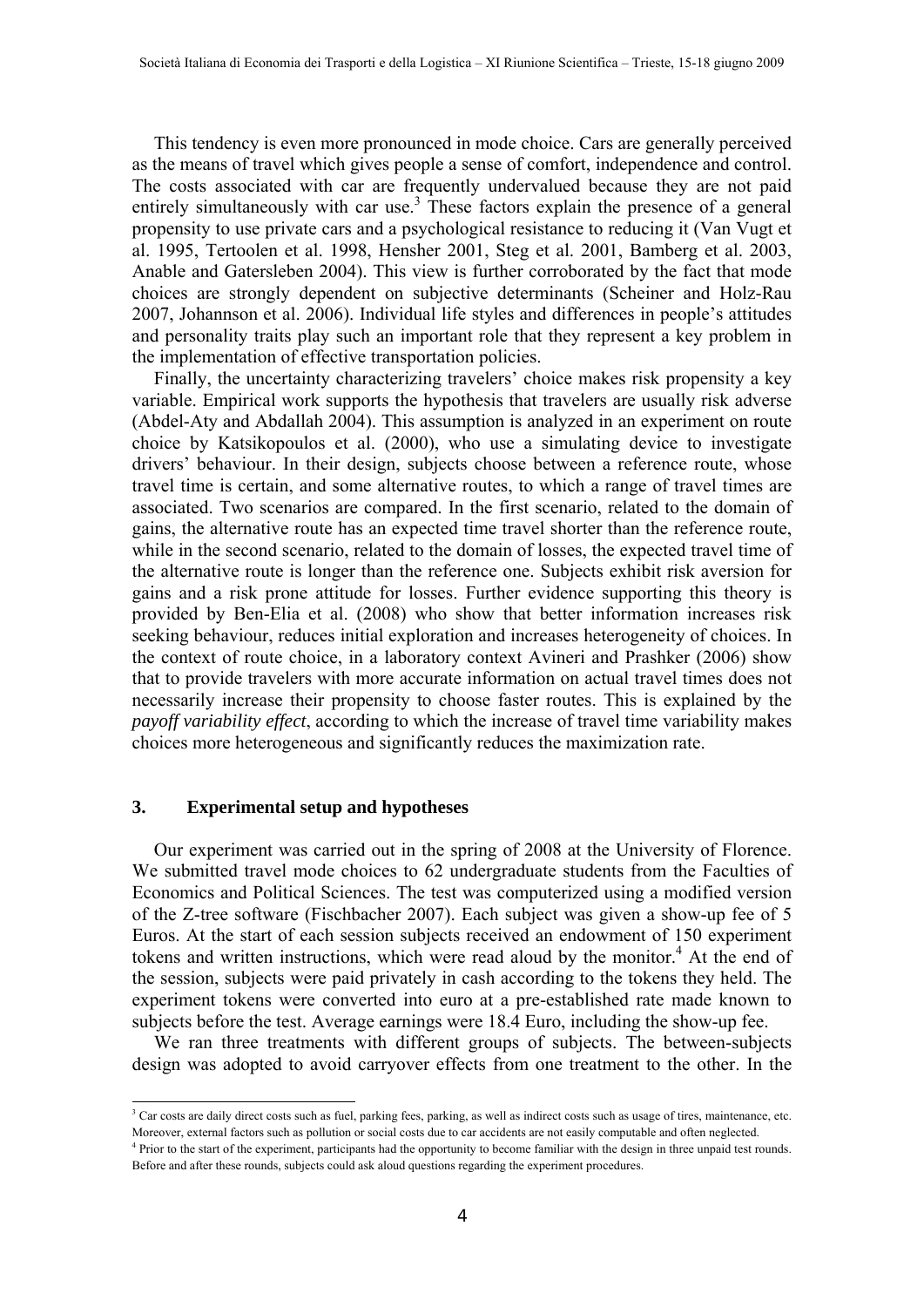first treatment, which was built on two sessions, subjects had to choose between car and metro, in the other two treatments between car and bus. The second and third treatments were differentiated only by the fixed cost of the bus, which decreased from 1.0 to 0.8 in order to isolate *ceteris paribus* the effect of a bus price reduction

Table 1 summarizes the experimental design by showing the number and gender of participants for each treatment and session.

| Session        | Treatment       | Participants (female + male) |
|----------------|-----------------|------------------------------|
|                | Metro vs. Car   | $15(8+7)$                    |
| 2              | Metro vs. Car   | $15(7+8)$                    |
|                | Bus 1.0 vs. Car | $15(7+8)$                    |
| $\overline{4}$ | Bus 0.8 vs. Car | $(9+8)$                      |
| Total          |                 | 62 $(31 + 31)$               |

**Table 1** Number and gender of participants by sessions

In each session, subjects were to choose a travel mode for 50 rounds. For each travel mode they were informed of monetary costs and of scheduled travel time. It was also made clear that any deviation from the scheduled travel time was associated with a monetary cost or gain.

Before choosing, subjects received the following information:

- a) the scheduled travel time for each mode;
- b) that metro travel time was fixed, whereas car and bus travel time were uncertain and depended on traffic congestion, as determined by the combined choices of all the subjects, and on some casual factors (weather, car accidents, road works), whose effects on travel time were randomly chosen by the computer before each round according to a fixed probability distribution, unknown to the subjects;
- c) the fixed cost of each mode;
- d) the penalty to be paid or the reward gained (0.5 experimental token) respectively for each five minutes of delay or for each five minutes in advance of the scheduled travel time.

The experimental parameters made known to subjects are shown in Table 2.

| Treatment       | Car<br><b>Expected Travel Time</b><br>(in minutes) | Car<br>Fixed Cost*<br>(in tokens) | Metro Scheduled<br>(fixed) or Bus<br>Scheduled (expected)<br><b>Travel Time</b><br>(in minutes) | Metro / Bus<br>Fixed Cost*<br>(in tokens) |
|-----------------|----------------------------------------------------|-----------------------------------|-------------------------------------------------------------------------------------------------|-------------------------------------------|
| Metro vs. Car   | 25                                                 | 1.5                               | 30                                                                                              | 1.0                                       |
| Bus 1.0 vs. Car | 27                                                 | 1.5                               | 32                                                                                              | 1.0                                       |
| Bus 0.8 vs. Car | 27                                                 | 1.5                               | 32                                                                                              | 0.8                                       |

**Table 2** Scheduled and expected travel times and travel costs

\* Metro total cost was equal to the fixed cost, while bus and car travel total costs also depended on traffic congestion and casual factors.

In each round, after making their choice each subject was privately informed of: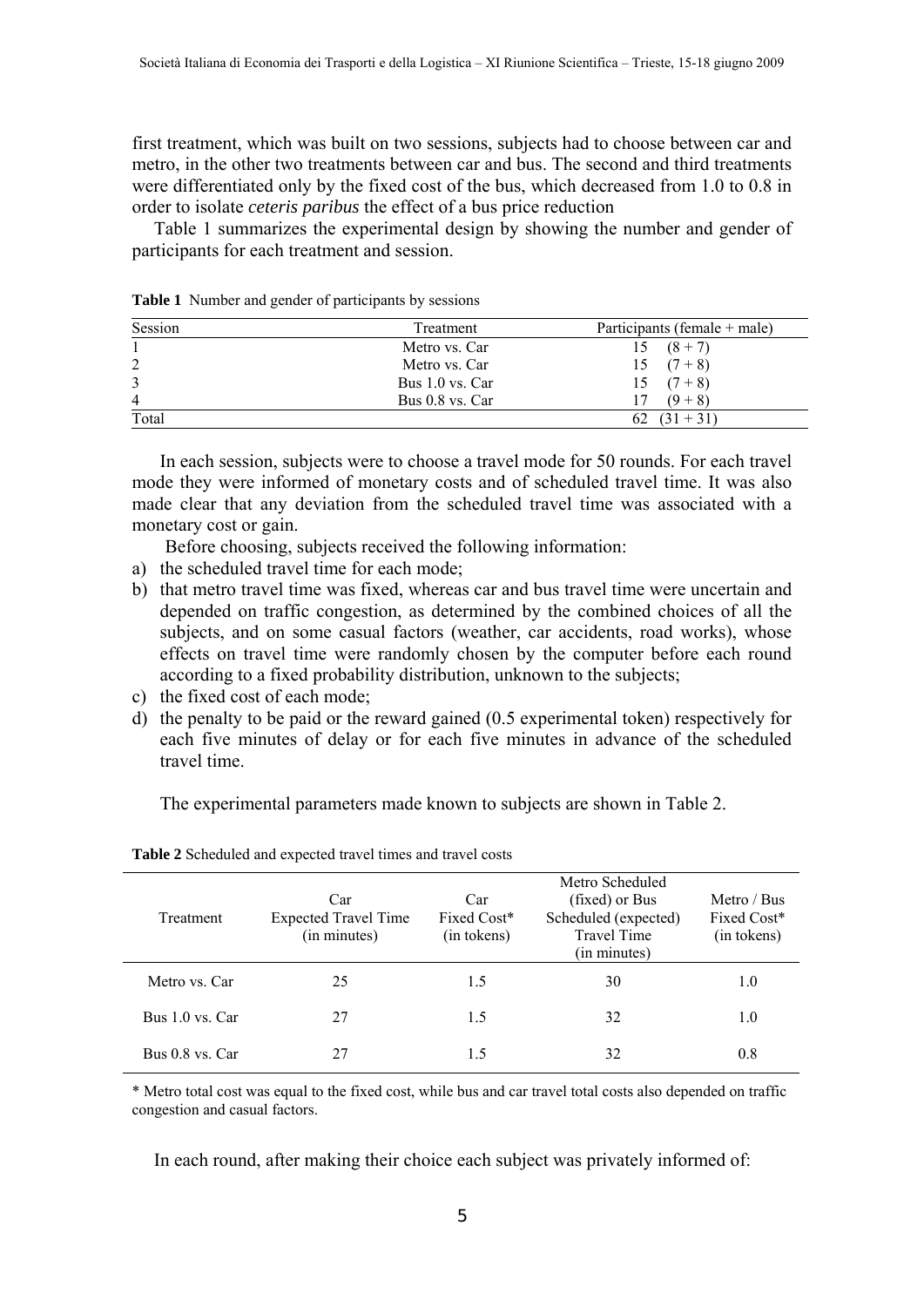- a) the travel time achieved by both available modes;
- b) the level of traffic congestion defined as *moderate*, *intense* or *chaotic*, related to the percentage of subjects choosing the car;
- c) the individual total cost in tokens of the travel, given by the sum of fixed cost and of eventual penalties or rewards;
- d) the remaining number of tokens.

-

To test how expectations on travel time were formed and adjusted, the parameters of the probability distributions which determined the effect of casual factors and traffic congestion on travel times was kept unknown to subjects.

In the metro treatment, the effect of casual factors on car travel time depended on a random selection from the probability distribution of Table 3.

**Table 3** The effect of casual factors on car travel time - Metro treatment

|                          | Car Travel Time |     |        |    |    |
|--------------------------|-----------------|-----|--------|----|----|
| Travel Time (in minutes) | ጎሰ              |     | 30     |    | 40 |
| Probabilities            | 45%             | 30% | $10\%$ | 0% | 5% |

The expected value of the distribution is twenty-five minutes, which was the average car time made known to subjects. For each five minutes of delay (or ahead of time) with respect to this average value, car cost was increased (or decreased) by 0.5 tokens.

Car travel time was also dependent on traffic congestion,<sup>5</sup> as shown in Table 4.

**Table 4** The effect of traffic congestion on car travel time – Metro and Bus treatments

|                                        | Level of traffic congestion |                   |          |
|----------------------------------------|-----------------------------|-------------------|----------|
|                                        | moderate<br>intense         |                   | chaotic  |
| Share of car users                     | $< 55\%$                    | $> 55\% \le 75\%$ | $> 75\%$ |
| Car travel time variation (in minutes) |                             | $+5$              | $+10$    |

If the share of car users was not greater than 55%, car travel time was equal to that randomly drawn from the distribution of Table 3. If the share was between 55% and 75%, car travel time was increased by five minutes and, consequently, the total cost was increased by 0.5 tokens, while if the share was over 75%, car travel time was increased by ten minutes and total cost by 1.0 token. Thus, if the percentage of car users was lower than or equal to 55%, car expected travel time was twenty-five minutes and car expected total cost was equal to 1.0 token. In this case, since subjects were informed that each five minutes of delay (ahead of time) implied a monetary loss (gain) of 0.5 tokens, car expected cost was equivalent to the fixed metro cost of 1.0 token. In this treatment subjects have a 45% chance of achieving a car travel time of 20 minutes, with a gain of 0,5 tokens with respect to the metro choice, but this chance is challenged by the choices of other subjects as traffic congestion can offset or even reverse this gain.

In the bus treatments, the effect of casual factors on car travel time was given by random selection from the distribution of Table 5.

<sup>&</sup>lt;sup>5</sup> Our hypothesis on traffic congestion introduces a strategic interaction in subjects' choice and sets up a coordination game with asymmetric payoffs.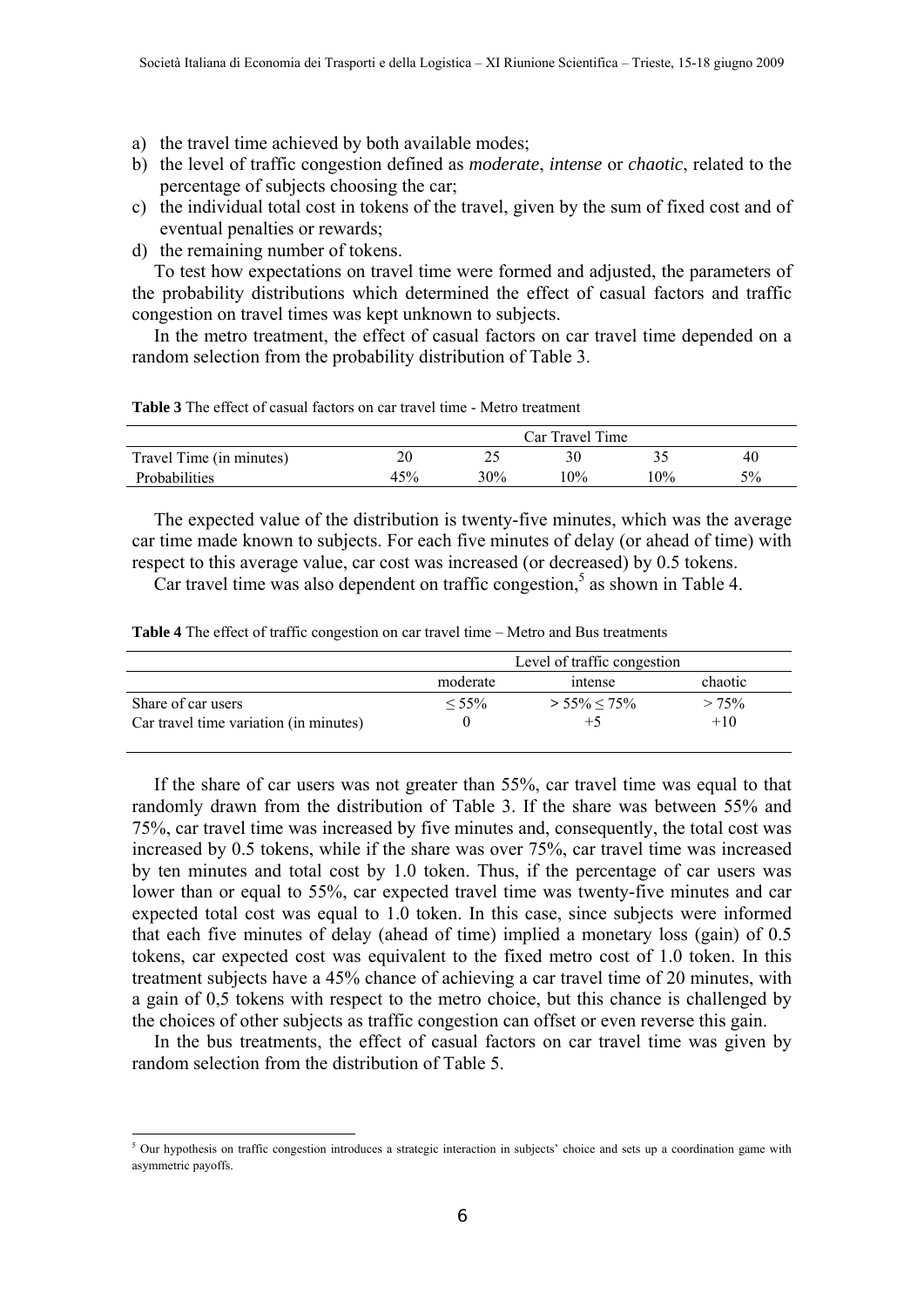|                          |           |     | Car Travel Time |     |     |
|--------------------------|-----------|-----|-----------------|-----|-----|
| Travel time (in minutes) | n n<br>۷J | ∸-  | 30              |     | 40  |
| Probabilities            | 30%       | 30% | 20%             | 10% | 10% |

| <b>Table 5</b> The effect of casual factors on car travel time – Bus treatments |  |
|---------------------------------------------------------------------------------|--|
|---------------------------------------------------------------------------------|--|

The expected value of this distribution, made known to subjects, is twenty-seven minutes. As in the metro treatment, any deviation from the scheduled bus time was associated with a penalty (or a reward) of 0.5 tokens for each five minutes of delay (or ahead of time). The impact of traffic congestion on car time was determined as in the metro treatment (Table 4). As in the metro treatment the choice of car offers little potential for gain as it can be hampered by traffic congestion.

Bus travel time was also assumed to be uncertain and dependent on chance and traffic congestion. The effect of casual factors on bus travel time depended on a random draw from the distribution of Table 6.

**Table 6** The effect of casual factors on bus travel time – Bus treatments

|                          | Bus Travel Time |     |     |
|--------------------------|-----------------|-----|-----|
| Travel time (in minutes) |                 |     | 40  |
| Probability              | 70%             | 20% | 10% |

We excluded the possibility that the bus could arrive ahead of the expected time. The expected value of the distribution is thirty-two minutes, which was the scheduled time made known to subjects. For each five minutes of delay with respect to the average value, bus total cost was increased by 0.5 tokens.

The impact of road congestion on bus travel time was assumed to be lower than on car travel time (Table 7), which is the case if the traffic system includes routes and lanes reserved for buses.

**Table 7** The effect of traffic congestion on bus travel time – Bus treatments

|                                        | Share of Car Users |     |  |
|----------------------------------------|--------------------|-----|--|
|                                        | 55%                | 55% |  |
| Bus travel time variation (in minutes) |                    |     |  |

If the actual share of car users was not greater than 55%, traffic congestion had no impact on bus travel time that was equal to the value determined by the distribution in Table 6. In this case, in the bus 1.0 treatment the bus total cost was 1 token for an expected travel time of thirty-two minutes, which was equivalent to the car total cost for an expected travel time of twenty-seven minutes. This equivalence did not hold in the bus 0.8 treatment, in which the fixed cost of the bus was decreased to 0.8.

To summarize, total travel costs were as follows:

- a) in the metro treatment, the expected total costs of car and metro were equivalent if the share of car users was not greater than 55%;
- b) in the bus 1.0 treatment, the expected total costs of car and bus were equivalent if the share of car users was not greater than 55%;
- c) in the bus 0.8 treatment, the expected total cost of the bus was 20% lower than car expected total costs if the share of car users was not greater than 55%.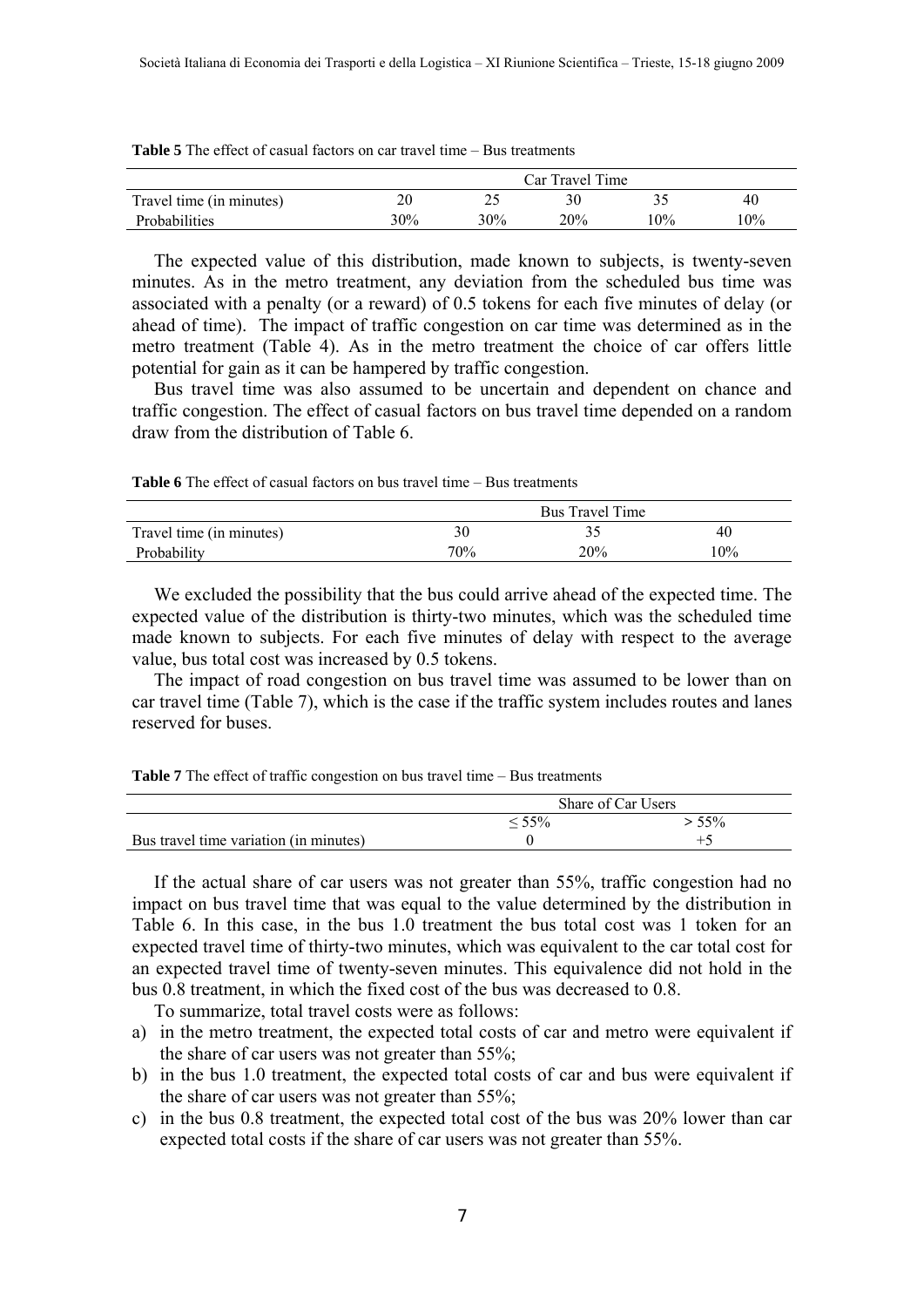Thus, in the metro and in the bus 1.0 treatments, if the share of car users was greater than 55%, car cost was higher than the cost of the alternative mode. In the bus 0.8 treatment the bus was on average more advantageous than car.

We intended to verify if travelers were rational decision makers in that they minimize total travel costs given the available information. Thus we aimed to test the following hypotheses:

HP. 1: Subjects did not initially have any reason to prefer one travel mode over another. In the first round, subjects chose between travel modes on the basis of the scheduled travel time and fixed costs of Table 2. Cost minimization implies that a subject's choice between car and metro in the metro treatment and between car and bus in the bus 1.0 treatment is indifferent, while they should prefer bus over car in the bus 0.8 treatment.

> $1N_{\text{car}} = 50\%$  (metro and bus 1.0 treatments)  $1N_{\text{car}} = 0$  (bus 0.8 treatment)

where  $N_{car}$  is the share of subjects choosing car in the first round.

HP. 2: After repeating choices, subjects update their expectations in a Bayesian way. With the effect of traffic congestion and the probability distributions determining casual factors, the expected total costs of the two available modes are equalized in the metro and bus 1.0 treatments if the percentage of car users is no greater than 55%, otherwise car is more costly than the alternative mode. In the bus 0.8 treatment bus expected total costs were lower than car costs. Thus,

> $t<sub>1</sub>N<sub>car</sub> \le 55%$  (metro and bus 1.0 treatments)  $t<sub>1</sub>N<sub>car</sub> = 0$  (bus 0.8 treatment).

where  $t_{\text{Car}}$  is the share of subjects choosing car in rounds subsequent to the first.

## **4. Results**

Findings are discussed in three sections which correspond to the patterns of behaviour exhibited by subjects in the choice of travel mode.

#### *Preference for cars*

As discussed in Section 2, empirical studies provide evidence that travelers show a propensity to use private cars over alternative modes. Experimental data support this observation. Table 8 presents the share of car users in all treatments at every fifth round.

| Round | Metro | Bus $1.0$ | Bus $0.8$ |
|-------|-------|-----------|-----------|
|       | 0.70  | 0.60      | 0.59      |
| 5     | 0.67  | 0.67      | 0.35      |
| 10    | 0.60  | 0.47      | 0.35      |
| 15    | 0.57  | 0.67      | 0.47      |
| 20    | 0.57  | 0.53      | 0.53      |
| 25    | 0.77  | 0.53      | 0.41      |
| 30    | 0.67  | 0.73      | 0.71      |
| 35    | 0.70  | 0.60      | 0.71      |
| 40    | 0.60  | 0.53      | 0.53      |
| 45    | 0.67  | 0.60      | 0.53      |
| 50    | 0.73  | 0.53      | 0.53      |
| Total | 0.68  | 0.58      | 0.50      |

**Table 8** Proportion of car choices by treatment (every five rounds)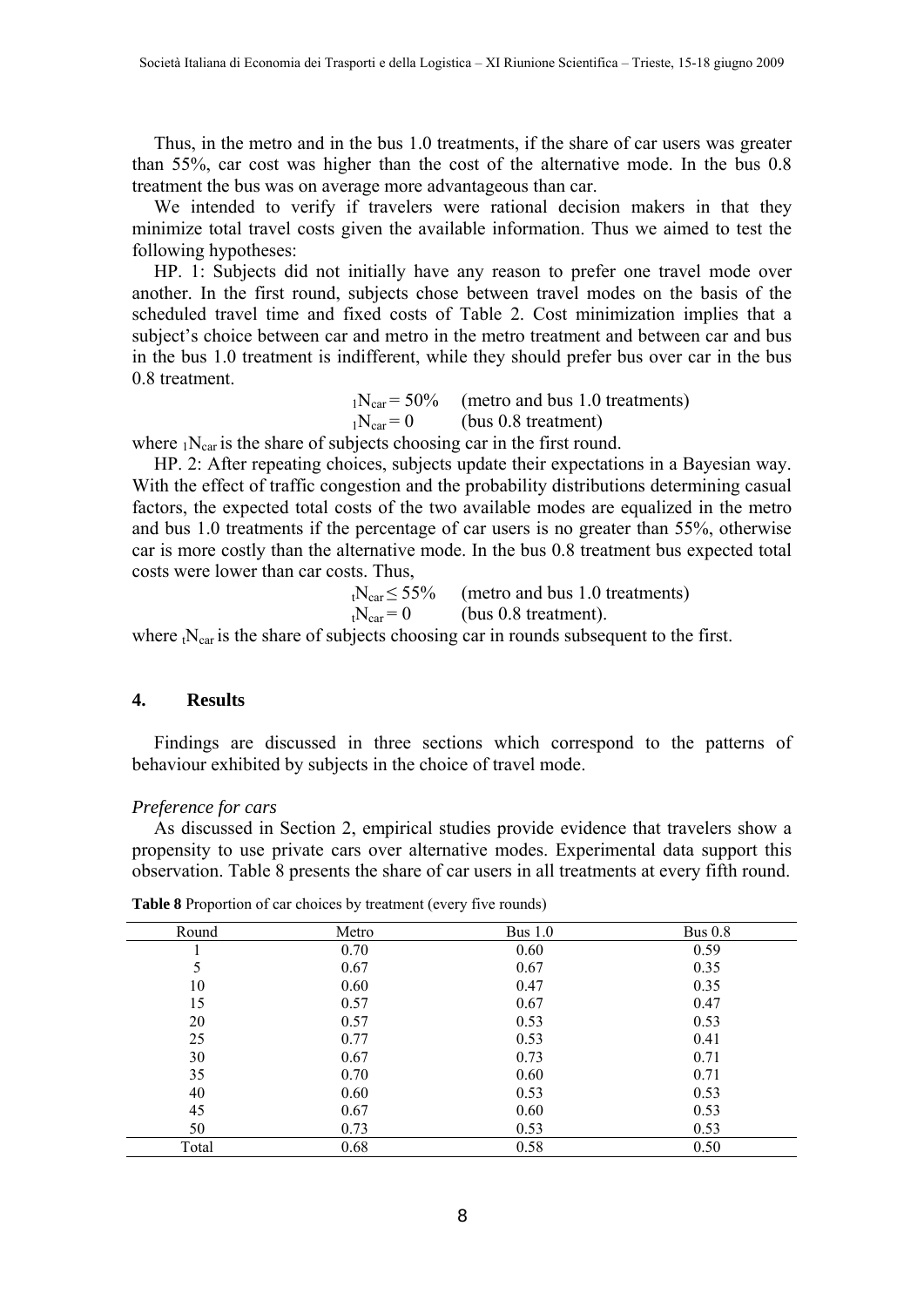In the metro treatment, the percentage of subjects choosing the car is very rarely lower than 55%, which confirms that car is chosen by the majority of subjects although it is, because of implied traffic congestion, certain to be more costly. Over this percentage, the probability distributions determining the effect of traffic congestion and casual factors indeed confirm that the car expected cost was higher than metro expected cost. Figure 1 shows the share of car users in each round of the two sessions.



The share of car users is nearly the same in the first and in the last round, although it reaches its peak around the 7th-8th round and then fluctuates around the initial value. This finding appears to be contingent more on behavioural inclinations acquired outside the laboratory than on information acquired in the laboratory. Subjects' choices are dependent on their initial propensity to choose cars rather than on the process of learning. This interpretation is confirmed by looking at actual travel costs, as determined by random selection and by subjects' choices. Although the average car total cost (1.46) is greater than the fixed metro cost (1.00), the ratio between the average shares of car and metro users is nearly two to one.

In the bus (1.0) treatment, cars are chosen on average by 58% of the subjects (Table 8). Figure 2 shows the share of car users in each round of the two bus treatments.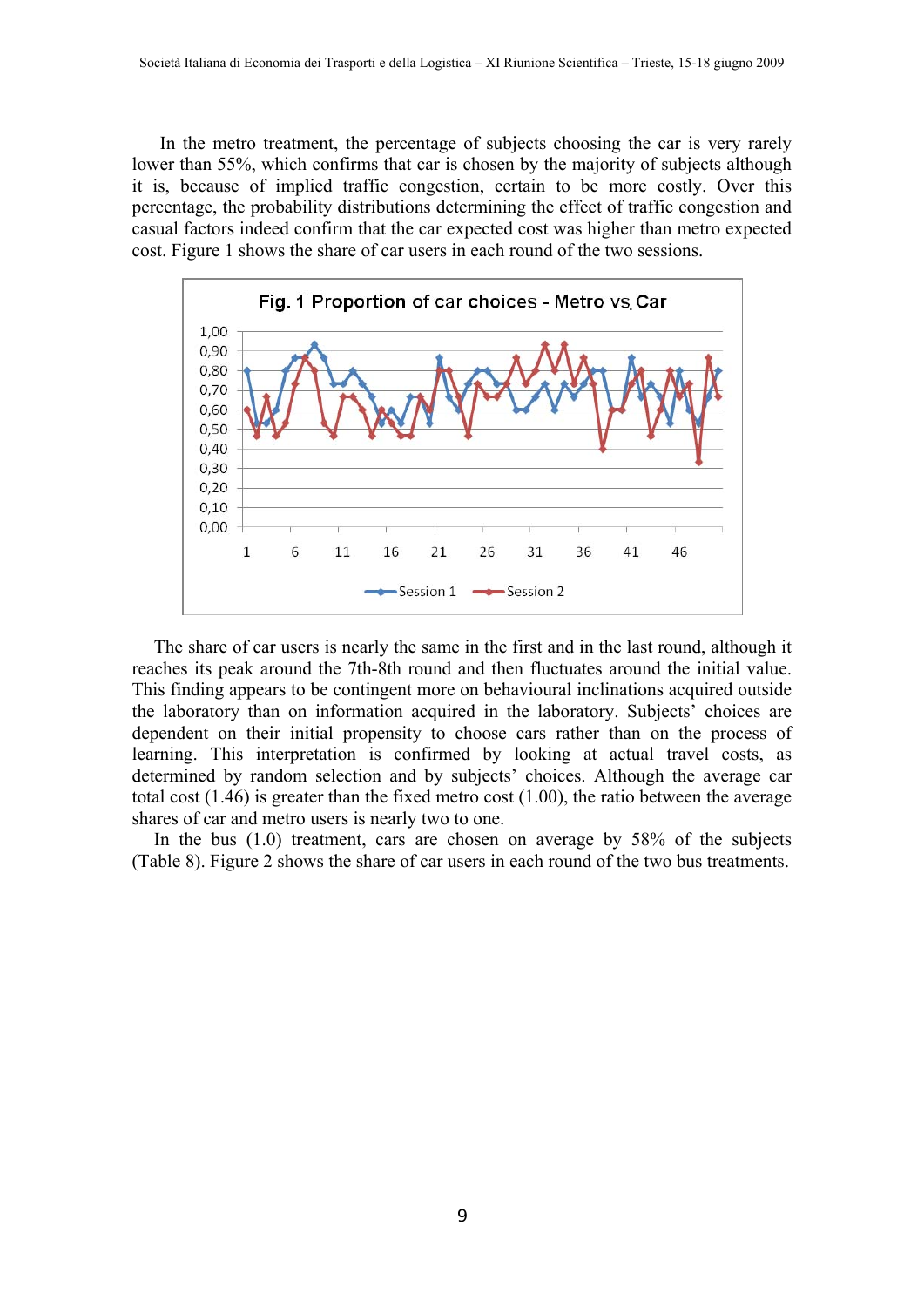

In this case too, the equivalence between expected total costs of car and bus remains below the threshold of 55% of car users but this share is exceeded in 40 rounds out of 50. Actual travel costs in the bus 1.0 treatment are shown in Figure 3. On average, car total cost is 1.63, which is 35% greater than bus cost (1.21).



In the bus 0.8 treatment (see Table 8 and Figure 2), the reduction of the fixed bus cost increases the percentage of bus commuters. However, the share of car users is greater than 50% in 30 rounds and on average is exactly 50. Also in this treatment, costs (Figure 4) validate the robustness of car preference, since the actual bus costs (0.96) are considerably lower than car costs (1.48).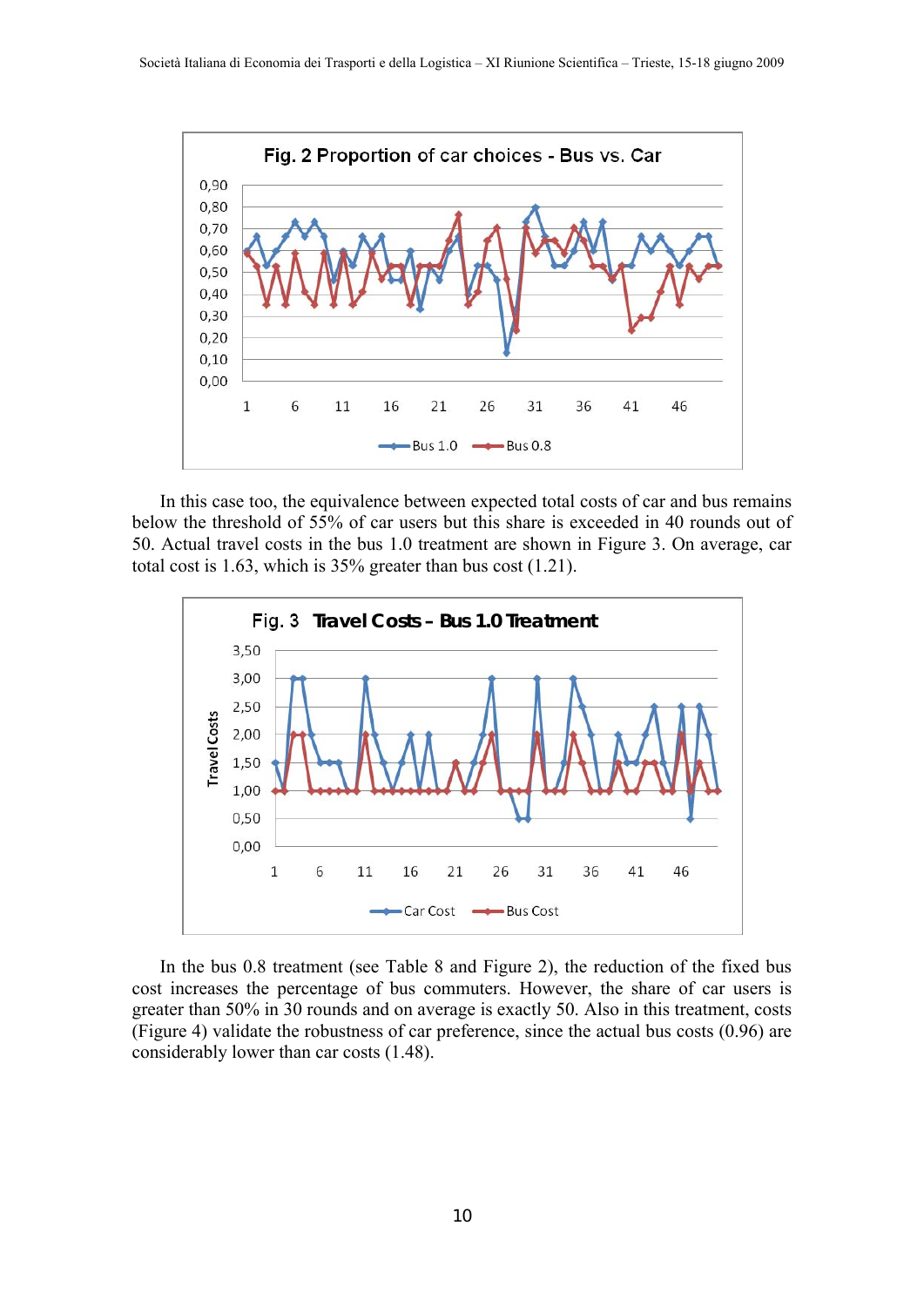

The analysis of the evolution of choices confirms the positive inclination towards car usage. After rounds in which car costs are very high, subjects react very quickly, but the deterrent effect does not last long. Table 9 shows the share of car users in rounds following an outlier value for car cost.

| Treatment / Session             | Round | Car Cost | Share of Car Users |
|---------------------------------|-------|----------|--------------------|
|                                 | 34    | 3.0      | 0.73               |
|                                 | 35    | 1.5      | 0.67               |
|                                 | 36    | 1.0      | 0.73               |
| Metro vs. Car - Session 1       | 37    | 1.0      | 0.80               |
|                                 | 38    | 3.0      | 0.80               |
|                                 | 39    | 2.5      | 0.60               |
|                                 | 40    | 1.0      | 0.60               |
|                                 | 41    | 1.0      | 0.87               |
|                                 | 46    | 2.5      | 0.67               |
| Metro vs. Car – Session 2       | 47    | 2.5      | 0.73               |
|                                 | 48    | 1.0      | 0.33               |
|                                 | 49    | 1.5      | 0.87               |
|                                 | 25    | 3.0      | 0.53               |
|                                 | 26    | 1.0      | 0.53               |
| Bus $1.0$ vs. $Car - Session 3$ | 27    | 1.0      | 0.47               |
|                                 | 28    | 0.5      | 0.13               |
|                                 | 29    | 0.5      | 0.33               |
|                                 | 30    | 3.0      | 0.73               |
|                                 | 6     | 3.0      | 0.59               |
| Bus $0.8$ vs. Car – Session 4   | 7     | 0.5      | 0.41               |
|                                 | 8     | 0.5      | 0.35               |
|                                 | 9     | 1.5      | 0.59               |

**Table 9** Share of car users in rounds following very high car costs

The percentage of car users returns to the initial value only two or three rounds later. In the sequence of periods 34-41 of Session 1, this pattern of behaviour is particularly evident. After two cost peaks of 3.0 tokens, the share of car users drops immediately,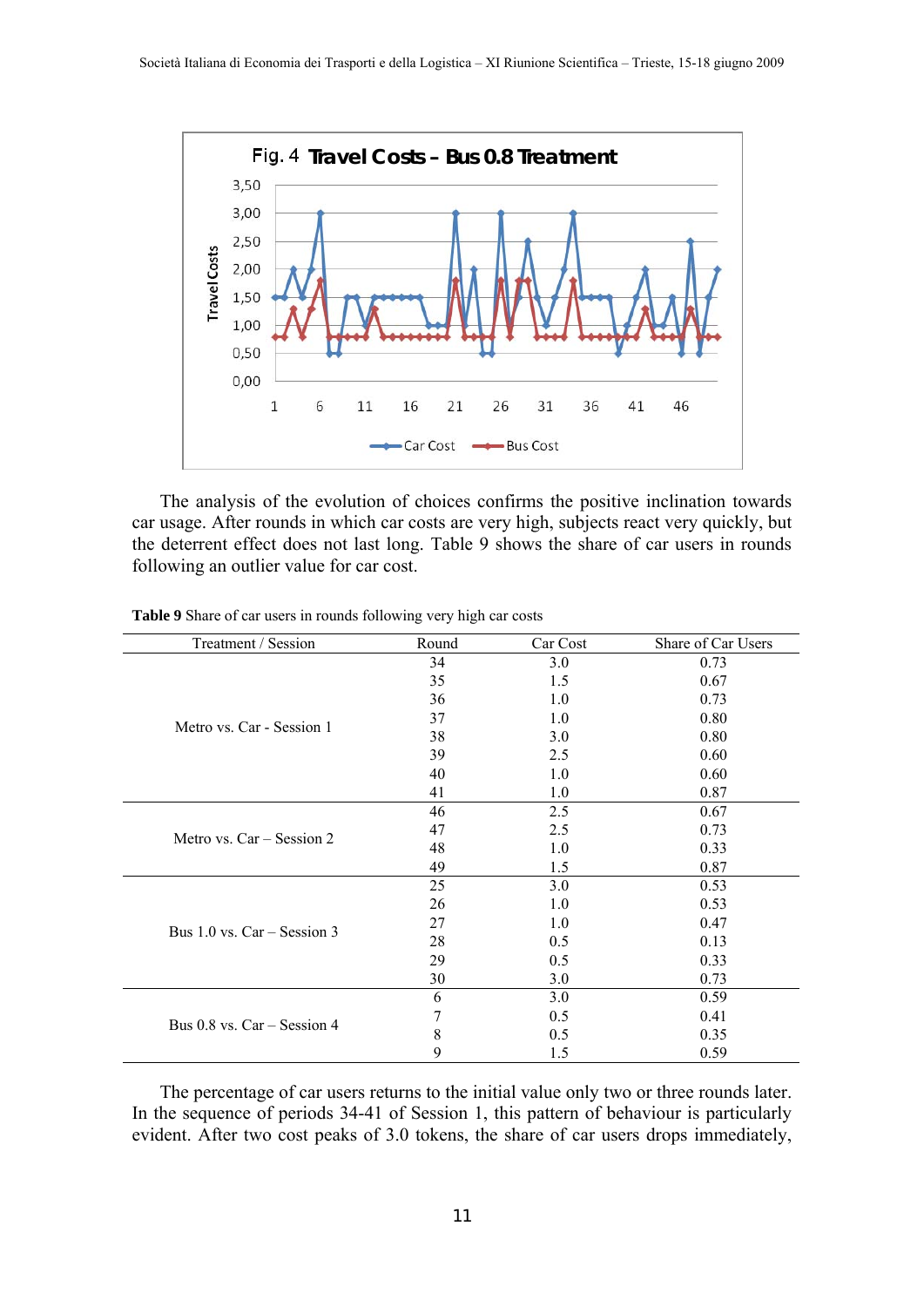but it goes back to higher levels after just three rounds. Significantly enough, the groups of rounds in Table 9 are drawn from different phases in all the sessions.

Finally, it is noticeable that cars are more often chosen when the alternative travel mode is metro rather than bus (t = 4.708, p < 0.05 in the bus 1.0 treatment; t = 7.86, p < 0.05 in the bus 0.8 treatment). Table 10 confirms this finding by showing the proportion of car choices in all rounds according to percentage.

| Proportion of car users | Car vs. Metro | Car vs. Bus $1.0$ | Car vs. Bus $0.8$ |
|-------------------------|---------------|-------------------|-------------------|
| ${}_{0.50}$             | 10            | 10                | 20                |
| $\geq 0.50 \leq 0.60$   | 10            | 11                | 20                |
| $\geq 0.60 \leq 0.70$   | 34            | 23                |                   |
| $\geq 0.70 \leq 0.80$   | 18            |                   |                   |
| $\geq 0.80 \leq 0.90$   | 25            |                   |                   |
| $\geq 0.90$             |               | $\qquad \qquad$   |                   |
| Total no. of rounds     | 100           | 50                | 50                |

**Table 10** Frequencies of rounds by percentages and treatments (all rounds)

In the metro treatment, the share of car users is lower than 0.50 only in 10% of the rounds, while this percentage increases to 20% in the bus 1.0 treatment and to 40% in the bus 0.8 treatment.

One plausible explanation for this result is provided by prospect theory (Kahneman and Tversky 1973). According to this model, in a decision-making framework in which only losses are possible, people exhibit a risk seeking attitude. As discussed earlier, laboratory research supports this theory for route choice (Katsikopoulos et al. 2000). In our experiment, the car is preferred to metro because it is the riskier travel mode, as it has a zero expected gain with respect to metro choice with no traffic congestion and an expected loss with traffic congestion. This propensity would decrease in the bus treatments because both alternative travel modes are uncertain.

On the whole, these experimental findings provide evidence refuting the rational model of travel mode choice, as defined by Hypotheses 1 and 2. Subjects prefer car to the alternative available mode from the first round. This preference is also confirmed when subjects repeat choices and therefore the probability distributions determining the impact of traffic congestion and casual factors on travel total costs could be learned from experience. We conclude that they do not update expectations on travel costs in a Bayesian way. The reduction of bus fixed cost slightly increased the percentage of bus users but it does not invalidate the result.

## *The first choice effect*

In general Figures 1 and 2 appear to show that the share of car users increases in the second half of each treatment and becomes less erratic in all treatments. Data analysis validates this impression. The average share of car users over all rounds and all treatments is almost the same: it increases from 0.57 in the first 25 rounds to 0.59 in the last 25 rounds, while the standard deviation decreases from 0.180 to 0.145. Moreover, the number of subjects changing travel mode in the last 15 rounds is a third lower than the number switching in the first 15 rounds.

These figures might be interpreted as evidence of learning: subjects would gradually understand the probability distributions determining travel times and this process would decrease choice variability. On the contrary, subjects exhibit a significant tendency to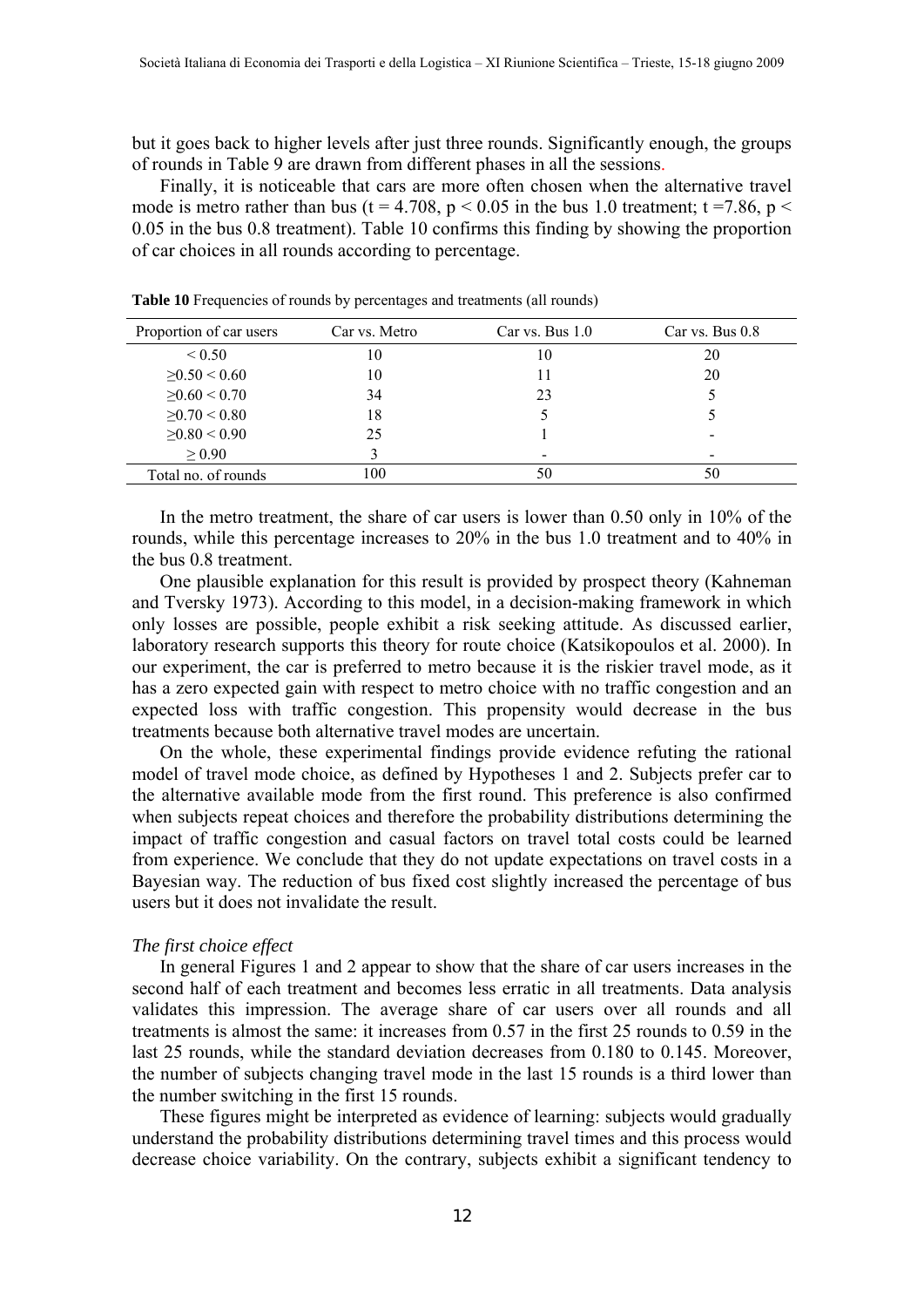confirm their first choice. Figure 5 shows the distribution of subjects by metro choice, divided into those who choose car and those who choose metro in the first round.



Subjects choosing car in the first round are concentrated on the left of the distribution. 86% of subjects who started by choosing a car chose the metro fewer than 16 times, whereas only 22% of those whose first choice was the metro preferred the metro fewer than 16 times. Over all rounds, subjects who started by choosing a car preferred the metro with a probability of 27% and chose the metro on average 13.8 times, while those who initially chose the metro confirm this preference with a probability of 43% and chose the metro on average 21.7 times. Similar results are shown in Figure 6 for the bus treatments.



The probability that subjects who chose the bus in the first round will prefer this mode in all rounds is 27%, which is significantly greater than the probability of those choosing the car in the first round (19%). 80% of those whose first choice was the car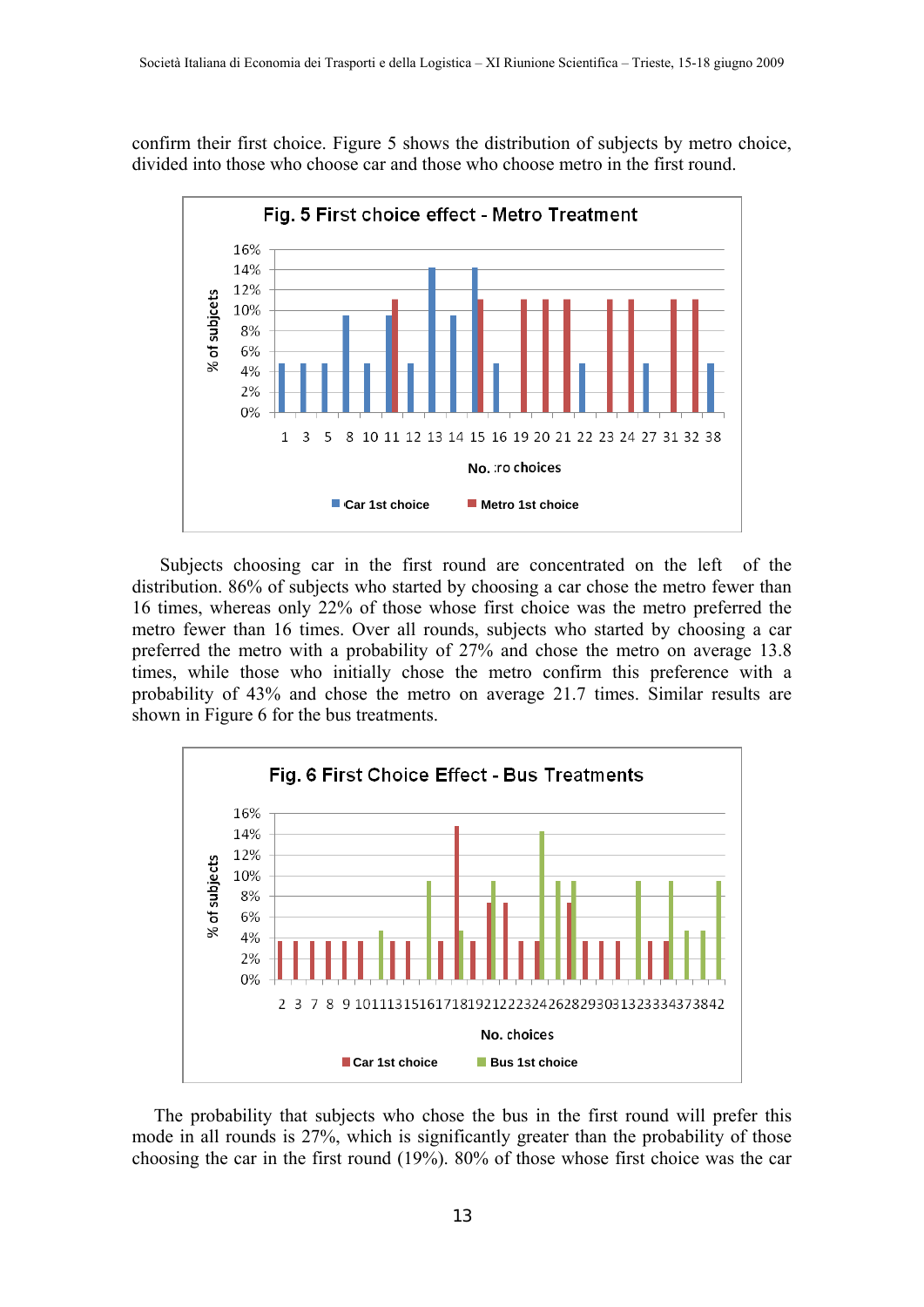chose the bus fewer than 28 times compared to 60% of those who exhibited a preference for the bus at the start of the experiment.

The fact that subjects' first choices are reliable indications of their preferences corroborates the proposed interpretation of positive bias towards cars. They seem therefore to apply their real choices in the laboratory context as well, and demonstrate a high probability of sticking to them. The behaviour of subjects depends more on prior experience outside the laboratory than on expected gains in the laboratory. This attitude does in fact seem to conflict with the correct approach to experimentation in economics. A basic tenet of laboratory methodology is that the use of non-professional subjects and of salient monetary incentives will cause subjects to focus their attention on the laboratory setting and render their individual propensities largely irrelevant. In our experiment, this purpose seems to be only partially fulfilled. The explicit reference to travel mode choice reveals that subjects are biased towards one of the alternatives and this preference tends to override the effect of incentives. In effect, travel mode choices are routine decisions, taken over and over again. As discussed in Section 2, they tend to become habitual choices, which cease to be the consequence of a deliberate process of weighing pros and cons. In the laboratory, this attitude is automatically triggered by the cues given to subjects. Once a travel mode has been chosen, goal-directed reasoning plays a limited role in determining decisions, and subjects' decisions are driven by heuristic reasoning. The experimental evidence we collected indicates that the preference for cars and the first choice effect account significantly for subject's behaviour.

## *Travel mode stickiness*

The first choice effect implies that travelers exhibit an aversion to changing travel mode. Figures 7 and 8 present the distribution of subjects according to the number of mode changes.

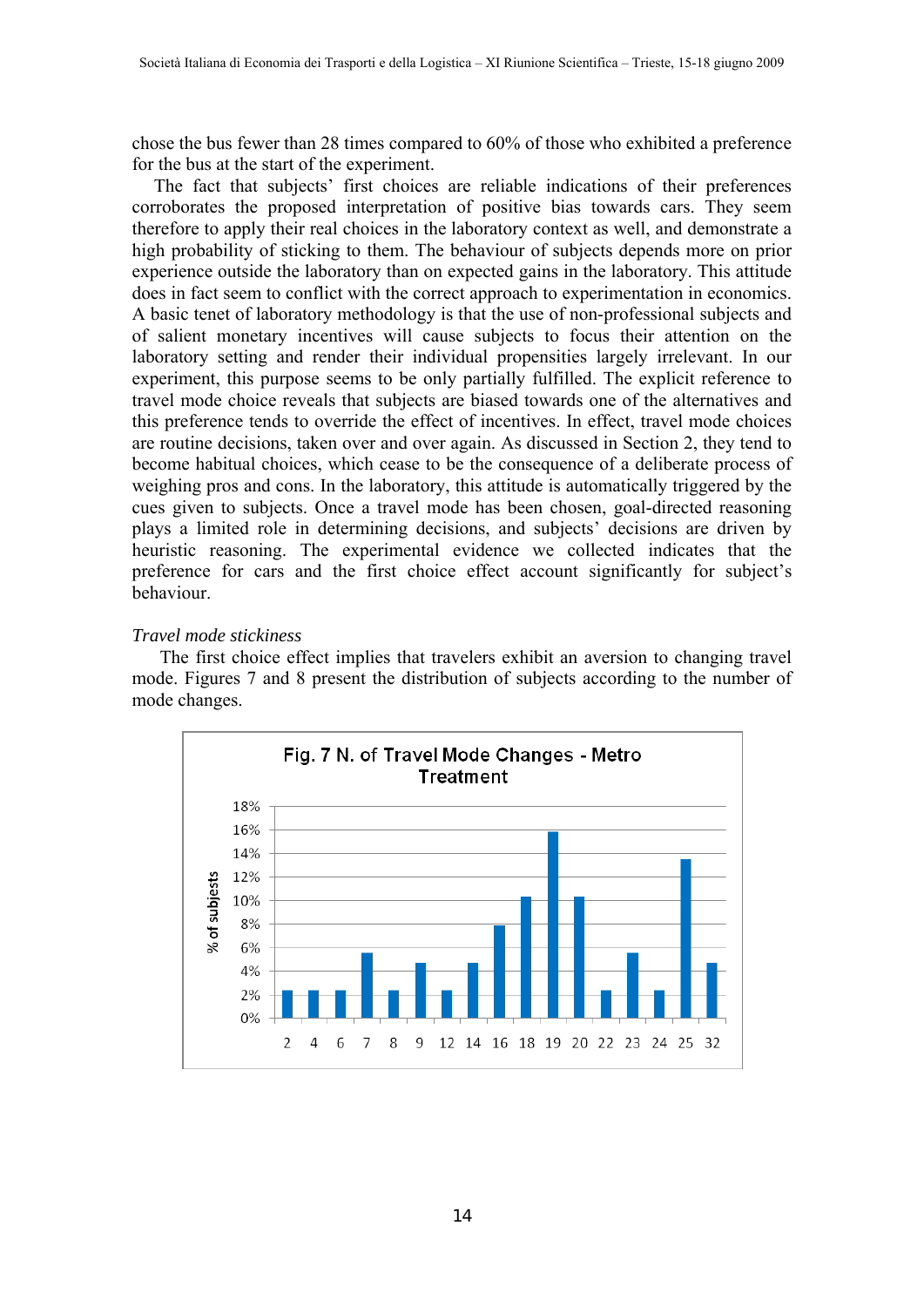

Only 28.6% of the subjects in the metro treatment and 39% of the subjects in the bus treatments change more than 20 times over 50 rounds. On average, subjects change mode 17.7 times in the metro treatment and 18.0 times in the bus treatments.

Data analysis confirms that changes are negatively correlated with the average travel time in both treatments, although this relationship is not statistically significant. In an experiment on route choice, Selten et al. (2007) provide evidence of the positive relationship between route stickiness and aggregate payoff. They also analyze how travelers react to other commuters' choices by defining two different types of responses. In the first type, called *direct response*, a traveler switches mode in the next round if travel times in the previous round are relatively high. In the second type, the *contrary response*, a traveler changes mode if travel times in the previous round are relatively low, on the basis of the expectation that this mode will attract more travelers in the next round and produce more traffic congestion.

To investigate the occurrence of these responses in the experiment, we define travel mode cost relatively *high* if it is higher than the average travel cost of the previous ten rounds and relatively *low* if it is lower than the average travel cost of the previous ten rounds.<sup>6</sup> In our design, traffic congestion depends only on the share of car users and subjects are given the total travel costs of all modes. Accordingly, we adopt the definitions of *direct* or *contrary responses* given in Table 12.

|                                 | <b>Travel Costs</b> |                 |
|---------------------------------|---------------------|-----------------|
| Choices                         | High                | Low             |
| Switching from car to metro/bus | Direct $(d1)$       | Contrary (c1)   |
| Switching from metro/bus to car | Contrary $(c1)$     | Direct $(d1)$   |
| Confirming car                  | Contrary $(c2)$     | Direct $(d2)$   |
| Confirming metro/bus            | Direct $(d2)$       | Contrary $(c2)$ |

**Table 12** Direct and contrary response modes

 $\overline{a}$ 

 $6$  We assume that subjects make their choices on the basis of the previous ten rounds, because we found that the correlation between the number of car users and the average car cost of the previous ten rounds was higher than the correlation with the average car cost of the previous five rounds and of all previous rounds.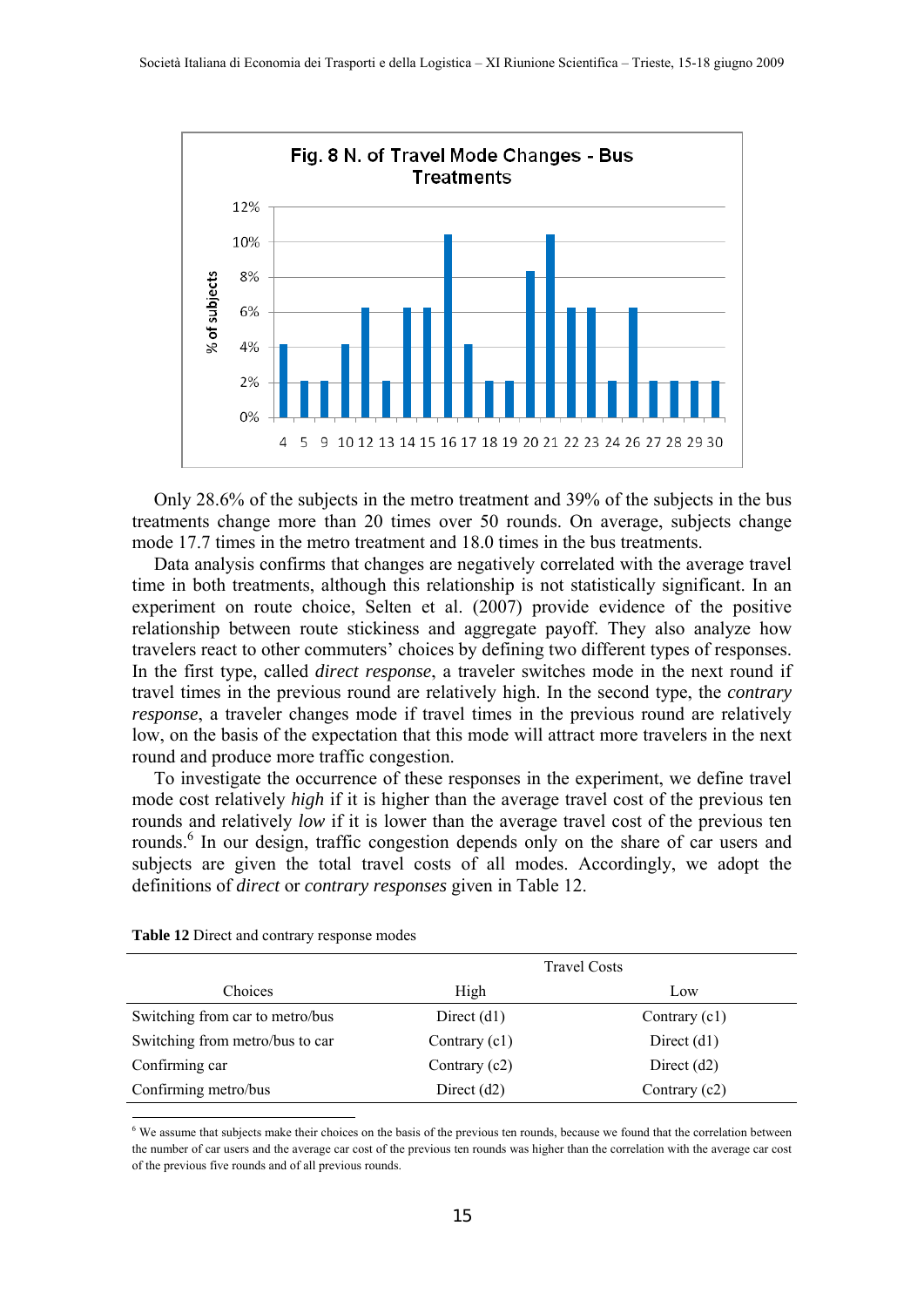For example, in the metro treatment, a change of travel mode is a *direct response* if the subject switches from car to metro upon observing a relatively high car cost or switches from metro to car upon observing a relatively low car cost, while it is a *contrary response* if the subject switches from car to metro upon observing a relatively low car travel cost or switches from metro to car upon observing a relatively high car travel cost. To confirm the metro travel mode over two adjacent rounds is a *direct response* if car costs are relatively high and a *contrary response* if car costs are relatively low. For each subject *i* we calculate the Yule-Hamman coefficient Hi, which is given by:

$$
H_i = \frac{\sum_{j=1}^{n} Direct_{ij} - \sum_{j=1}^{n}Contrary_{ij}}{\sum_{j=1}^{n} (Direct_j + Contrary_j)}
$$

The coefficient  $H_i$  varies between  $-1$  and  $+1$ , so that positive values indicate the prevalence of the direct response mode, while negative values indicate the prevalence of the contrary response mode. If values are concentrated around zero, neither mode prevails over the other. Figures 9 and 10 show the H coefficient for all subjects in the metro and in the bus treatments, respectively.

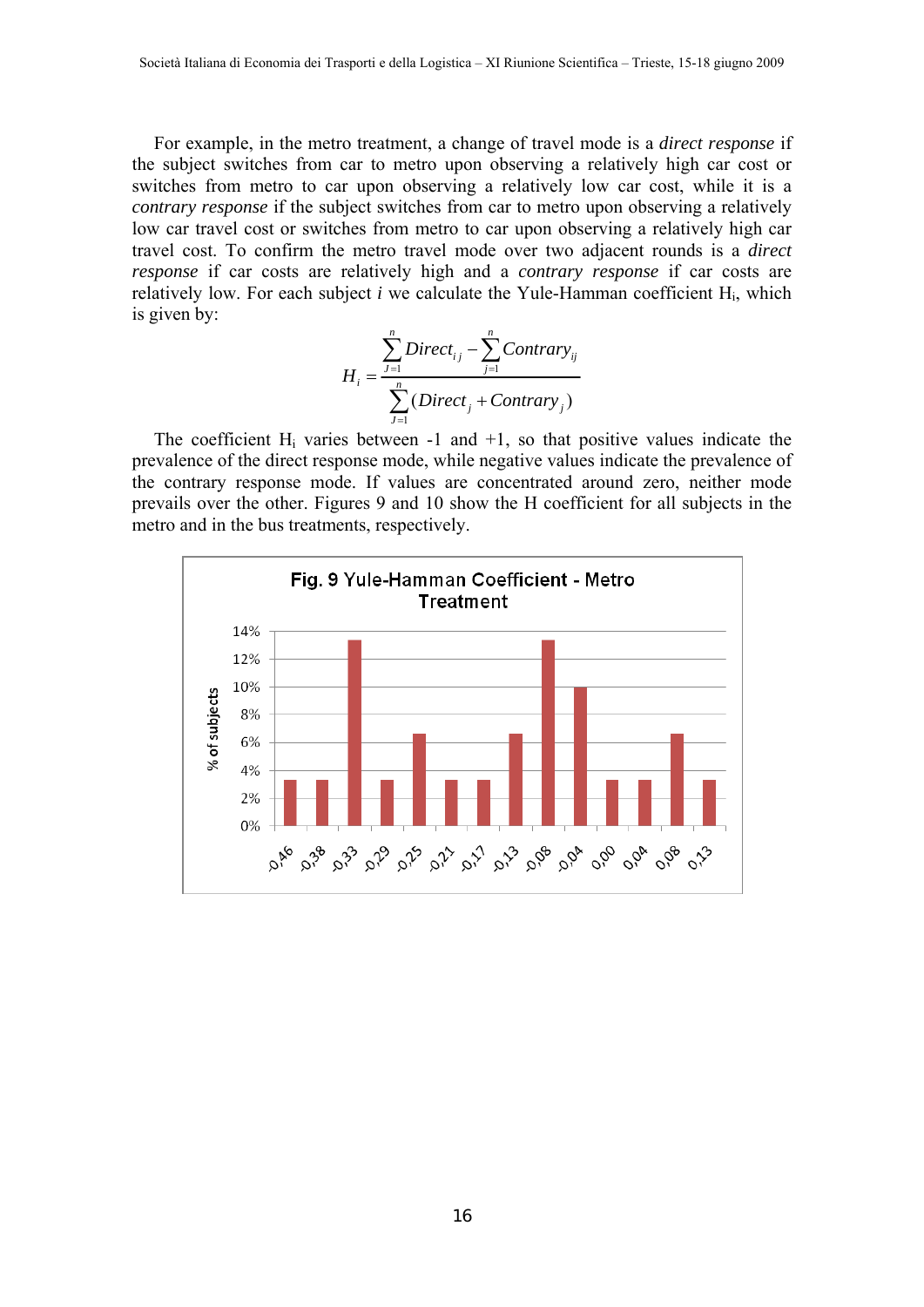

In both distributions the coefficient is mostly concentrated around zero. It varies between  $-0.46$  and  $+0.13$  in the metro treatment and between  $\pm 0.38$  in the bus treatments. According to the classification proposed by Selten et al. (2007), no subject in the experiment can be classified as a *direct* or *contrary responder*, which is the case if Yule-Hamman coefficients are, respectively, lower than -0.5 and greater than +0.5. An interpretation for this result is that the first choice effect decreases the tendency to change travel mode. The propensity to travel mode stickiness is further corroborated by the fact that subjects in the middle range of the distributions of Figures 9 and 10 on average change travel mode less than those in the extreme quartiles. This confirms our experimental finding that subjects' behaviour is more strictly related to prior learning outside the laboratory than to experience acquired during the experiment.

## **5. Conclusions**

This study provides laboratory evidence that the choice of travel mode is significantly affected by heuristics and biases that lead to robust deviations from rational behaviour. We find that subjects choose modes using behavioural rules that do not necessarily involve the minimization of travel total costs. In particular, travelers exhibit a marked preference for cars, are inclined to confirm their first choice and to travel mode stickiness. These findings confirm that in repeated travel mode choices available information is not properly processed, cognitive efforts are generally low and rational and deliberate calculation play a limited role.

These results have relevant implications for the design of transportation policies. Travel mode choices are determined by a variety of psychological factors and subjective attitudes, such as habit, mode stickiness and limited memory, which should be analyzed and taken into account in improving the efficiency of transportation networks. In particular, the habit of using cars should be assumed to be resistant to the effect of economic incentives. Consequently, little progress can be expected by asking travelers to voluntarily reduce the use of a car or even by subsidizing public transport costs. Transportation policies should aim at changing the individual cognitive perception of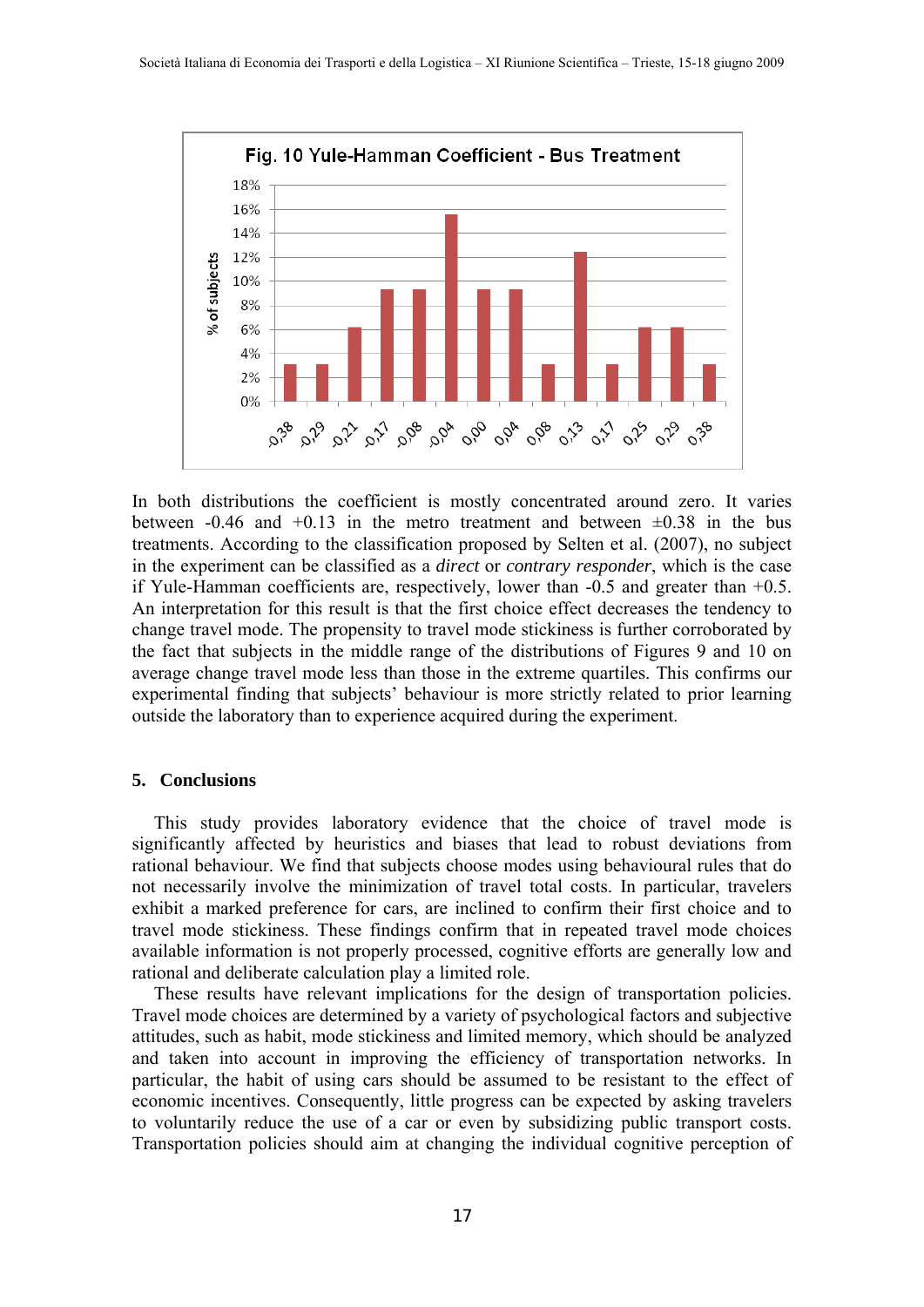the travel mode not only by adopting a range of low intensity tactics (such as progressive increases in fuel costs, additional taxes, parking fees), which may be ineffective, but by initiatives which will increase individual awareness in making choices. The findings therefore reveal that the effect of economic incentives may be overridden by casual factors and subjective attitudes. This observation can also lead to some radical conclusions favouring the use of "command and control" policies, such as limitation of car use (for example limited traffic zones or restrictions applied according to number plate sequence), where no incentives are sufficiently effective in provoking a change of behaviour to achieve goals.

## **References**

- Aarts, H., Verplanken, B. and van Knippenberg, A. (1997) "Habit and information use in travel mode choices", *Acta Psychologica*, 96, pp. l-14.
- Abdel-Aty, M.and Abdallah and M. H. (2004) "Modeling drivers' diversion from normal routes under ATIS using generalized estimating equations and binomial probit link function", *Transportation*, 31, pp. 327–348.
- Anable, J. and Gatersleben, B. (2004) "All work and no play? The role of instrumental and affective factors in work and leisure journeys by different travel modes". *Transportation Research Part A* 39, pp. 163-181.
- Avineri, E.and Prashker, J. N. (2003) "Sensitivity to Uncertainty: the need for a paradigm shift", *Transportation Research Record*, 1854, pp. 90-98.
- Avineri, E.and Prashker, J. N. (2006) "The impact of travel time information on travelers' learning under uncertainty", *Transportation*, 33, pp. 393-408.
- Bamberg, S., Rölle, D. and Weber, C. (2003) "Does habitual car use not lead to more resistance to change of travel mode?" *Transportation*, 30, pp. 97-108.
- Becker, G. S. (1965) "A Theory of the Allocation of Time", *Economic Journal*, 75, pp. 493-517.
- Ben-Elia, E., Erev, I. and Shiftan, Y. (2008) "The combined effect of information and experience on drivers' route-choice behavior", *Transportation*, 35, pp. 165-177.
- Cascetta, E. (1989) "A Stochastic Process Approach to the Analysis of Temporal Dynamics in Transportation Networks", *Transportation Research-B*, 23, pp. 1-17.
- Friesz, T. L., Bernstein, D., Mehta, N. J., Tobin, R. L. and Ganjalizadeh, S. (1994) "Day-to-day Dynamic Network Disequilibria and Idealized Traveler Information Systems", *Operations Research*, 42, pp. 1120-1136.
- Gärling, T. (1998). "Behavioural assumptions overlooked in travel-choice modelling". In: J. Ortuzar, S. Jara-Diaz, D. Hensher (eds) *Travel Behaviour Research: Updating the State of Play*, Pergamon, Oxford, UK: Elsevier, pp. 1-18.
- Hensher, D. A. (2001) "The sensitivity of the valuation of travel time saving to the specification of unobserved effects", *Transportation Research-E*, 37, pp. 129-142.
- Johannson, M., Heldt, T.and Johansson, P. (2006) "The effects of attitudes and personality traits on mode choice". *Transportation Research Part A* 40, pp. 507-525.
- Jong, G. de, Daly, A., Pieters, M., Vellay, C., Bradley, M. and Hofman, F. (2003) "A model for time of day and mode choice using error components logits", *Transportation Research Part E: Logistics and Transportation Review*, 39, pp. 245- 268.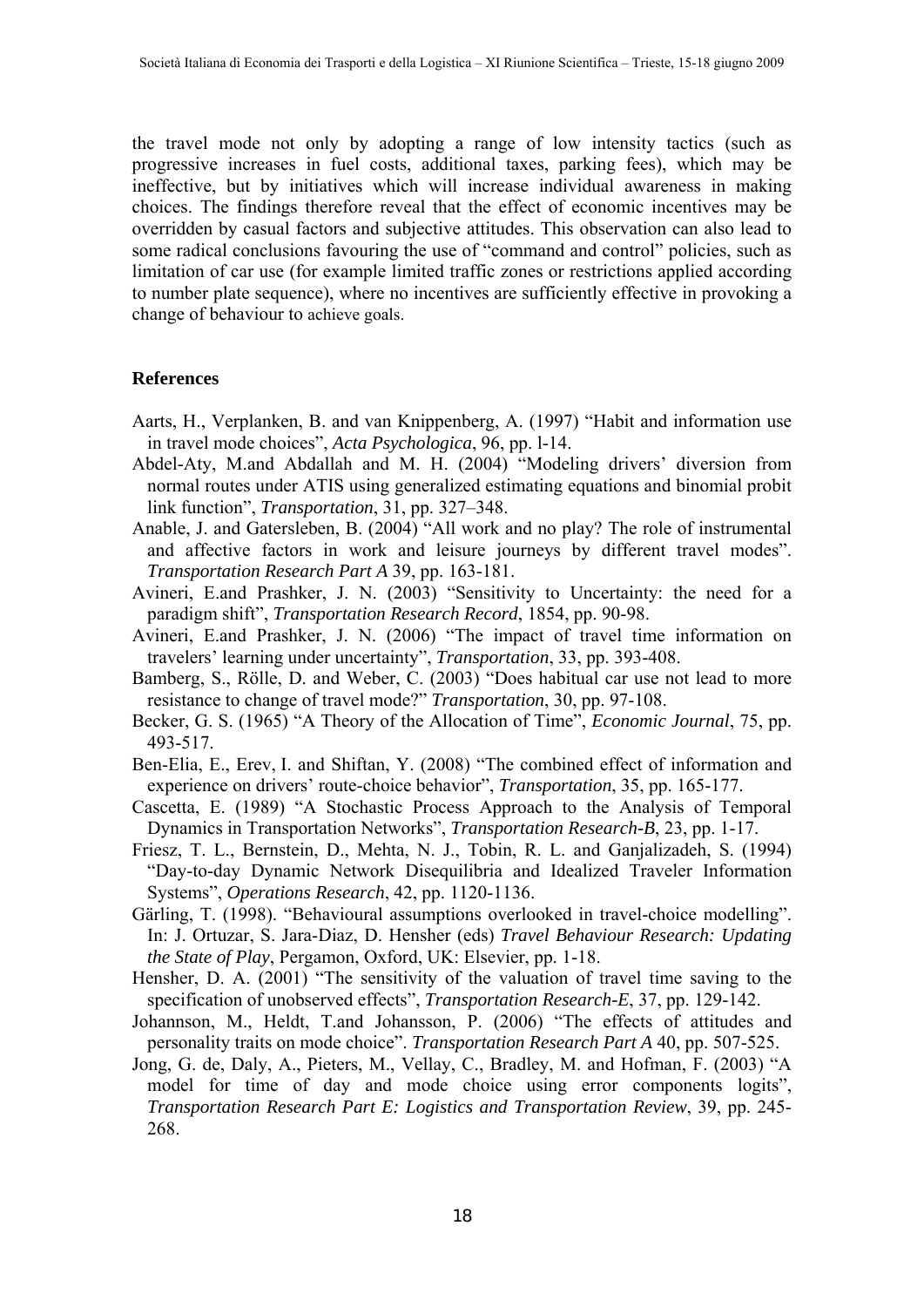- Kahneman, D. and Tversky, A. (1973) "On the Psychology of Prediction". *Psychological Review*, 80, pp. 237-251.
- Kareev, Y., Arnon, S., and Horowitz-Zeliger, R. (2002) "On the misperception of variability". *Journal of Experimental Psychology*: *General*, 131, pp. 287-297.
- Kareev, Y., Lieberman, I. and Lev, M. (1997) "Through a narrow window: Sample size and the perception of correlation". *Journal of Experimental Psychology*: *General*, 126, pp. 278-287.
- Katsikopoulos, K. V., Duse-Anthony, Y., Fisher, D. L. and Duffy, S. A. (2000). "The framing of drivers' route choices when travel time information is provided under varying degrees of cognitive load", *Human Factors*, 42, pp. 470-481.

Mahmassani, H. S. (1996) "Dynamics of commuter behaviour: Recent research and continuing challenges", In M. Lee Gosselin, P. Stopher (eds.), *Understanding Travel Behaviour in an Era of Change*, Pergamon, Oxford, pp. 279-313.

- Mahmassani, H. S.and Chang, G. L. (1985) "Dynamic aspects of departure time choice behavior in a commuting system: theoretical framework and experimental analysis", *Transportation Research Record*, 1037, pp. 88-101.
- Mahmassani, H. and Liu, Y. (1998) "Dynamics of commuting decision behavior under advanced traveler information systems", *Transportation Research C*, 7, pp. 91-107.
- Mirchandani, P. and Soroush, H. (1987) "Generalized Traffic Equilibrium with Probabilistic Travel Times and Perceptions", *Transportation Science*, 3, pp. 133-151*.*
- Nakayama, S. and Kitamura, R. (2000) "A Route Choice Model with Inductive Learning", *Transportation Research Record*, 1725, pp. 63-70.
- Scheiner, J. and Holz-Rau, C. (2007) "Travel Mode Choice: Affected by Objective or Subjective Determinants?", *Transportation*, 34, pp. 487-512.
- Selten, R., Chmura, T., Pitz, T., Kube, S. and Schreckenberg, M. (2007) "Commuters Route Choice Behaviour", *Games and Economic Behavior*, 58, pp. 394-406.
- Srinivasan, K.K. and Mahmassani, H.S. (1999) "Role of congestion and information in tripmakers' dynamic decision processes: an experimental investigation", *Transportation Research Rec*., 1676, pp. 43-52.
- Starmer, C. (2000) "Developments in Non-Expected Utility Theory: The Hunt for a Descriptive Theory of Choice under Risk", *Journal of Economic Literature*, 38, pp. 332-382.
- Steg, L., Vlek, C. and Slotegraaf, G. (2001) "Instrumental-reasoned and symbolicaffective motives for using a motor car",. *Transportation Research-Part F 4*, pp. 151- 169.
- Tertoolen, G., Van Kreveled, D. and Verstraten, B. (1998) "Psychological resistance against attempts to reduce private car use", *Transportation Research-A*, 32, pp. 171- 181.
- Van Vugt, M., Meertens, R. M. and Van Lange, P. A. M. (1995) "Car versus public transportation? The role of social value orientations in a real-life social dilemma", *Journal of Applied Social Psychology*, 25, pp. 258-278.
- Verplanken, B. and Aarts, H. (1999) "Habit, attitude, and planned behaviour: Is habit an empty construct or an interesting case of goal-directed automaticity?", In W. Stroebe, M. Hewstone (eds) *European Review of Social Psychology*, Chichester, England, Wiley, pp. 101-134.
- Verplanken, B., Aarts, H., Van Knippenberg, A. and Van Knippenberg, C. (1994) "Attitude versus general habit: antecedents of travel mode choice", *Journal of Applied Social Psychology*, 24, pp. 285-300.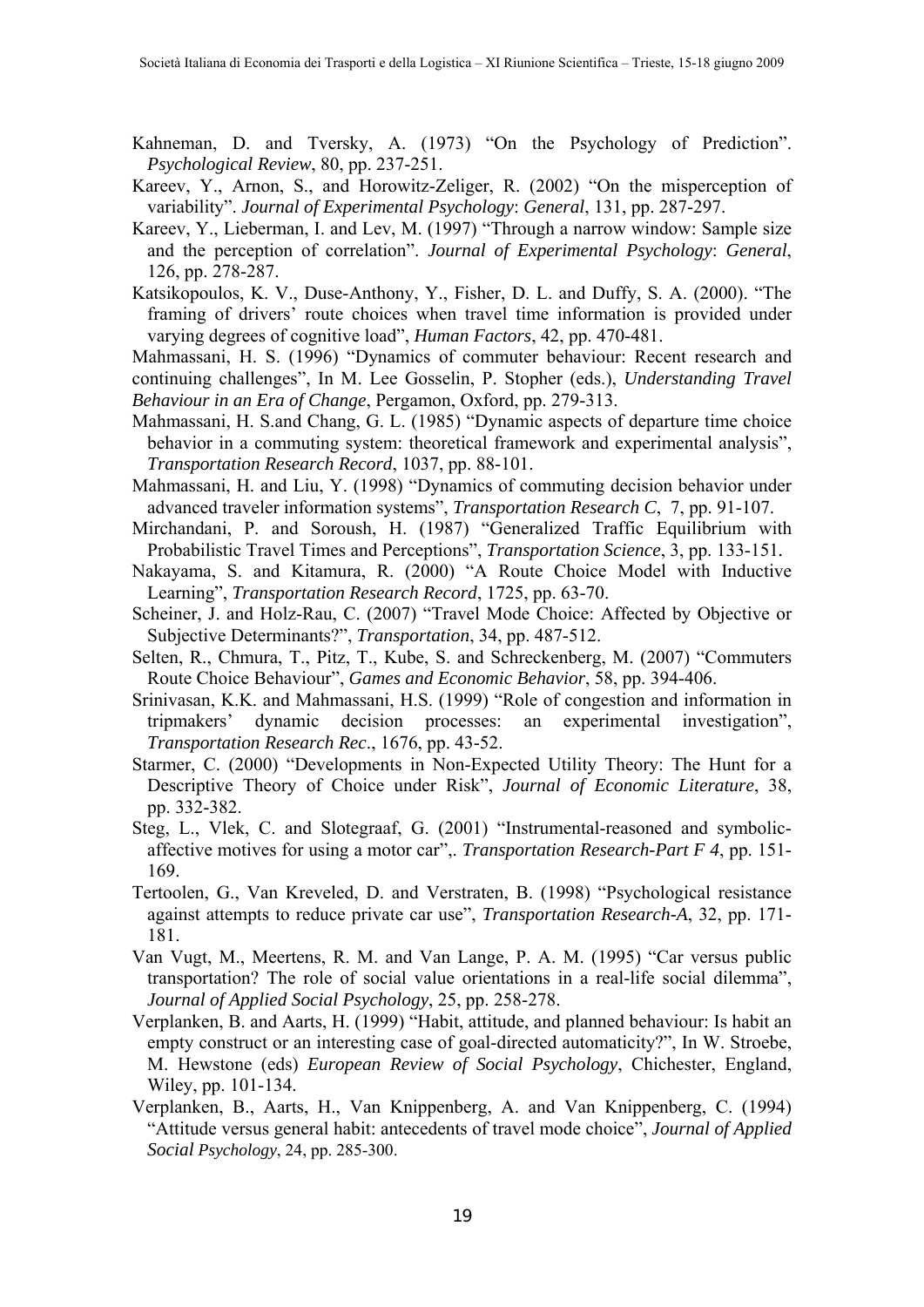#### **Appendix**

## **Instructions (translated from Italian) Metro vs. Car Treatment**

#### WELCOME TO THE LABORATORY

This is an experiment on decision-making in economics. IRPET (The Regional Institute for Economic Planning in Tuscany) and the University of Siena have provided funds to conduct this research.

Each of you will receive a participation fee of 5 Euros for agreeing to take part in this exercise. Depending on your investment decisions, you can earn additional funds. You will need to follow a set of instructions in order to make your decisions. The experiment is an individual experience. Both your choices and your profits will be confidential to all except you. The final payment will be made immediately after the experiment. The payment amount is automatically compiled at the end of the experiment. You are invited to verify your information at the end of the experiment with your initials.

This experiment will produce best results if you respond to it individually without consulting other participants for its duration.

You will be allowed to ask questions after we have reviewed this documentation with you and/or just before you begin the experiment.

You will have trial sessions to hone your decision making skills before the experiment begins.

If you are ready, follow the experiment instructions given below.

#### **INSTRUCTIONS**

The decision that each of you will make is to choose a travel mode. Two modes are available: metro and car. Metro travel time is fixed and equal to 30 minutes, while car travel time is uncertain and on average equal to 25 minutes. After making your choice, you will be informed of the actual time and cost of both modes. If you choose the metro, travel time will always be equal to 30 minutes and travel cost will be equal to 1 unit. If you choose the car, travel time and costs will be variable and determined by two factors:

- 1) casual factors (weather, car accidents, road works), whose effect on car travel time will be randomly chosen by the computer before each round;
- 2) traffic congestion, as determined by the travel mode choices made by all participants.

The base car cost is equal to 1.5 units, but if actual car travel time is different from the scheduled time of 30 minutes, you will pay a penalty of 0.5 units for each five minutes of delay or you will gain a reward of 0.5 units for each five minutes in advance of the scheduled time travel.

The experiment will start when the following window appears on your computer screen.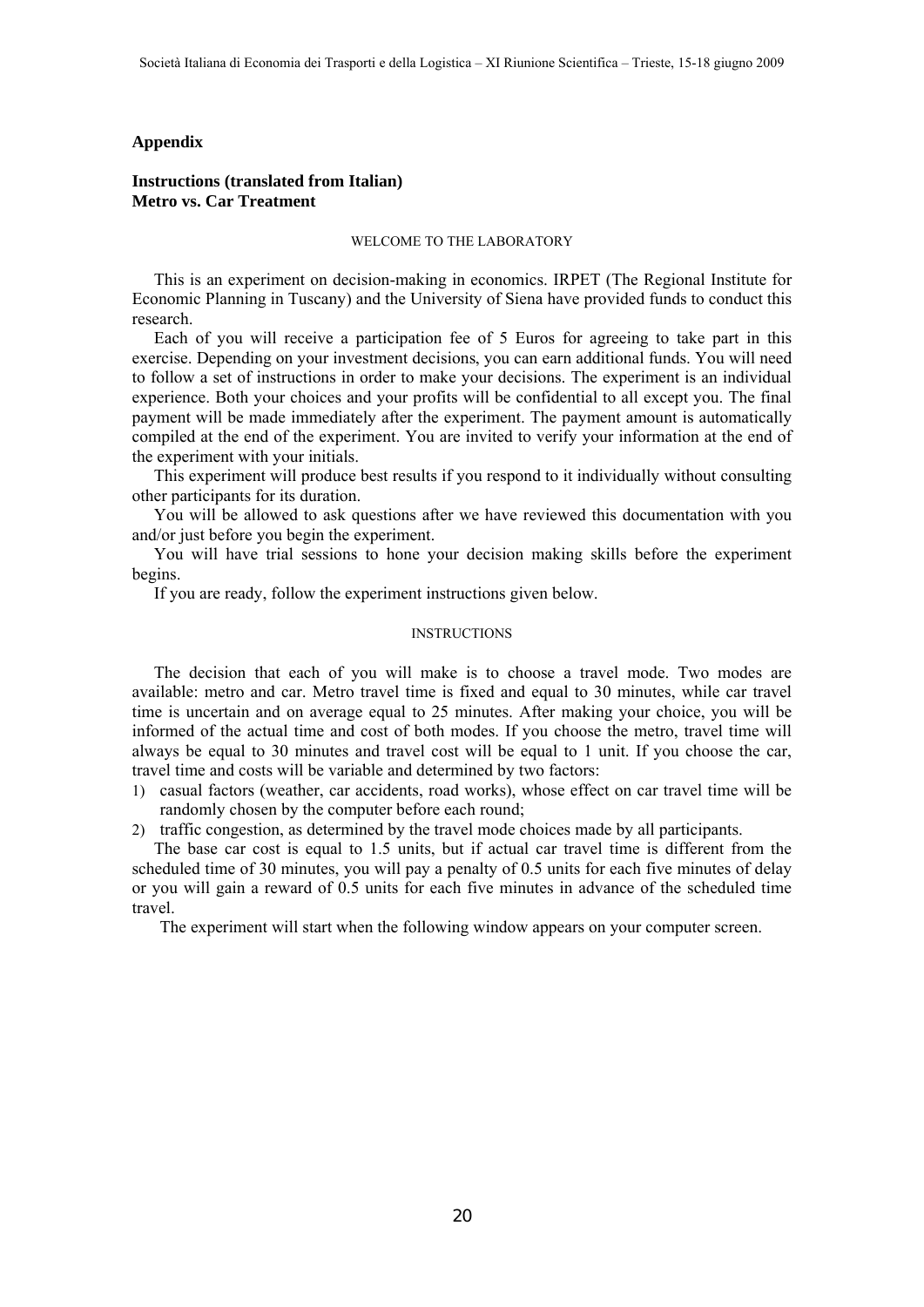

You are required to choose one of the two travel modes by clicking on the appropriate box. The time available to take this decision is shown in the upper right corner of the window. If the time expires without any decision, the computer will select the travel mode time randomly for you.

After all travelers have made their choices, if you have chosen the metro, the following window will appear (the numbers below are exemplificative):

| Periodo                               |                       |
|---------------------------------------|-----------------------|
| $1$ di $1$                            | Tempo rimasto [sec] 7 |
|                                       |                       |
| <b>Time</b>                           |                       |
| Your trip by metro lasted 30 minutes. |                       |
| Car took 40 minutes                   |                       |
|                                       | $\mathbb{Q}$          |
| <b>Road traffic</b>                   |                       |
|                                       |                       |
| The volume of the traffic was intense |                       |
| <b>Costs and earnings</b>             |                       |
|                                       |                       |
| The trip cost 1.5 tokens              |                       |
| Your cash now is 148.5 tokens         |                       |
|                                       |                       |
|                                       |                       |
|                                       |                       |
|                                       | OK                    |

If you have chosen car, the following window will appear on your screen (the numbers below are exemplificative)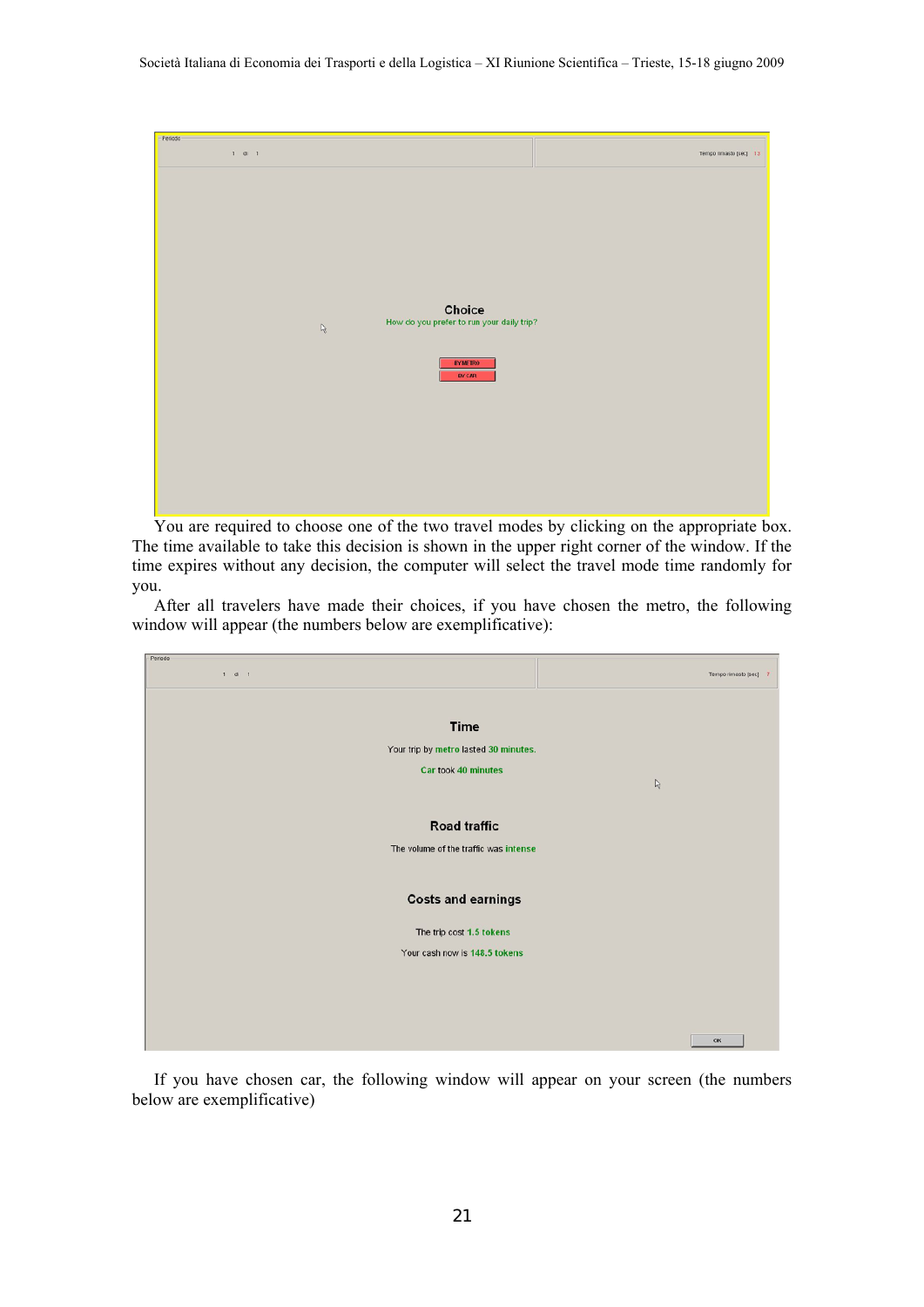

As you see, in the window you will find:

- a) the actual travel time of both travel modes;
- b) the level of traffic congestion defined as *moderate*, *intense* or *chaotic*, related to the percentage of participants choosing car;
- c) the monetary payment for the travel (including additional penalties or rewards) and your remaining number of units.

To move to the next round, you will click OK after you have read your results.

You are required to repeat the same travel mode choice for 50 rounds. In each round the procedure will be the same. Travel costs will be paid from the endowment of 150 units that each participant will receive at the beginning of the experiment. Your final overall revenue is the amount of units held at the end of the 50 rounds, which will be translated to real Euros using a rate of:

#### 1 profit unit  $= 0.1$  euro

Thus, the more units you have at the end of the 50 rounds, the greater your final profit will be.

If you need additional information, now is a good time to ask. Once you begin the experiment you cannot stop for information or clarification.

Before the experiment begins you are given trial sessions to practice with your allocation. Any profits obtained during these trial sessions are not included in your total profits for this experiment.

Any questions?

Thank you for your participation. Your time is appreciated.

**\*\*\*\*\*** 

## **Bus vs. Car Treatment**

#### WELCOME TO THE LABORATORY

This is an experiment on decision-making in economics. IRPET (The Regional Institute for Economic Planning in Tuscany) and the University of Siena have provided funds to conduct this research.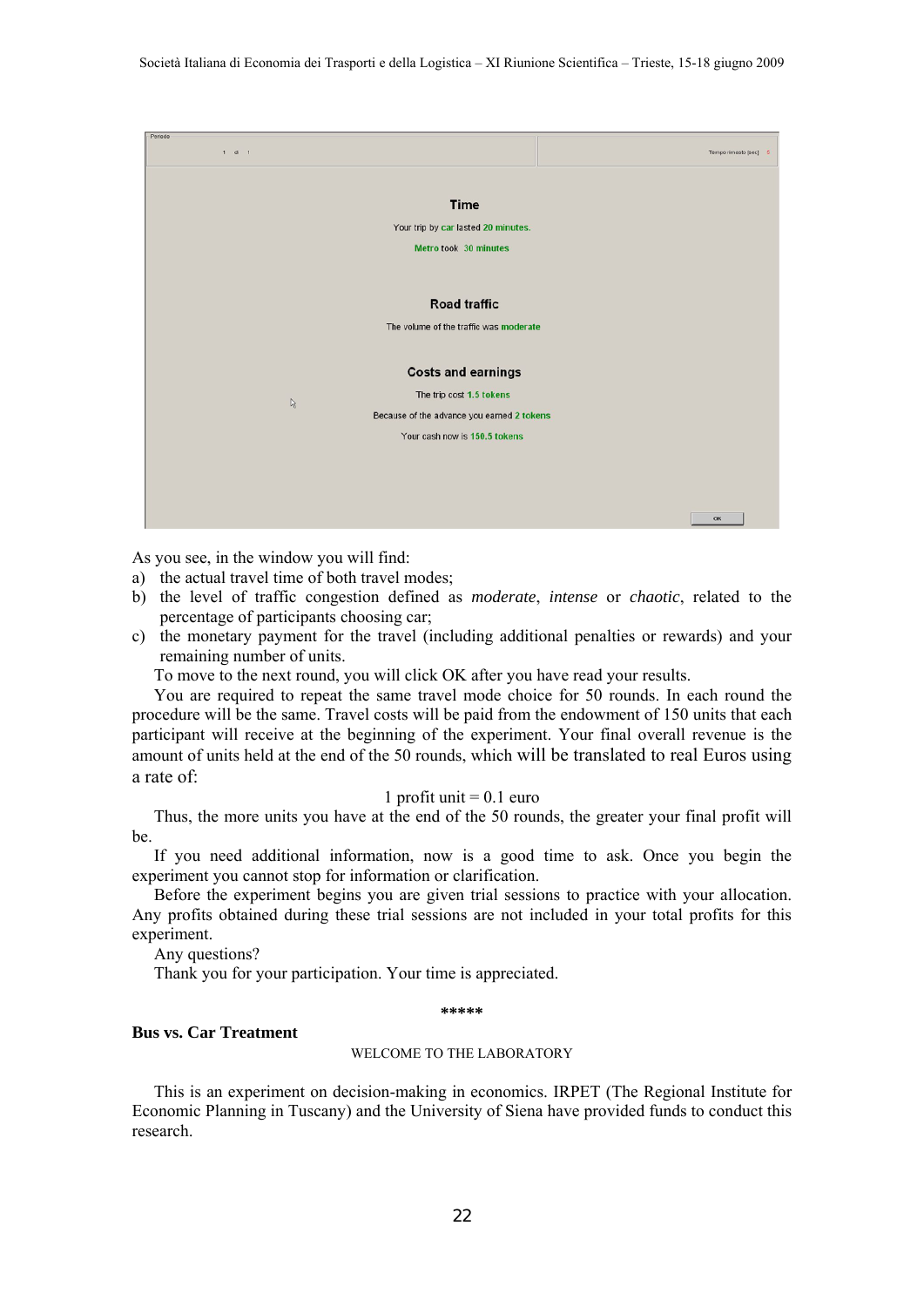Each of you will receive a participation fee of 5 Euros for agreeing to take part in this exercise. Depending on your investment decisions, you can earn additional funds. You will need to follow a set of instructions in order to make your decisions. The experiment is an individual experience. Both your choices and your profits will be confidential to all except you. The final payment will be made immediately after the experiment. The payment amount is automatically compiled at the end of the experiment. You are invited to verify your information at the end of the experiment with your initials.

This experiment will produce best results if you respond to it individually without consulting other participants for its duration.

You will be allowed to ask questions after we have reviewed this documentation with you and/or just before you begin the experiment.

You will have trial sessions to hone your decision making skills before the actual experiment begins.

If you are ready, follow the experiment instructions given below.

#### **INSTRUCTIONS**

The decision that each of you will make is to choose a travel mode. Two modes are available: bus and car. Bus scheduled and expected travel time is equal to 32 minutes, while car expected travel time is equal to 27 minutes, but actual bus and car travel times are uncertain. After making your choice, you will be informed of time and cost for both modes. Actual travel time and costs for both bus and car are variable and determined by two factors:

- 1) casual factors (weather, car accidents, road works), whose effect on car travel time will be randomly chosen by the computer before each round;
- 2) traffic congestion, as determined by the travel mode choices made by all participants.

The base bus cost is equal to 1 unit, but if actual bus travel time is longer than the expected 32 minutes, you will pay a penalty of 0.5 units for each five minutes of delay with respect to the scheduled travel time. Bus can never arrive ahead of the scheduled time.

The base car cost is equal to 1.5 units, but if actual car travel time is different from the scheduled time of bus (32 minutes), you will pay a penalty of 0.5 units for each five minutes of delay or you will gain a reward of 0.5 units for each five minutes in advance of the scheduled time.

The experiment will start when the following window appears on your computer screen.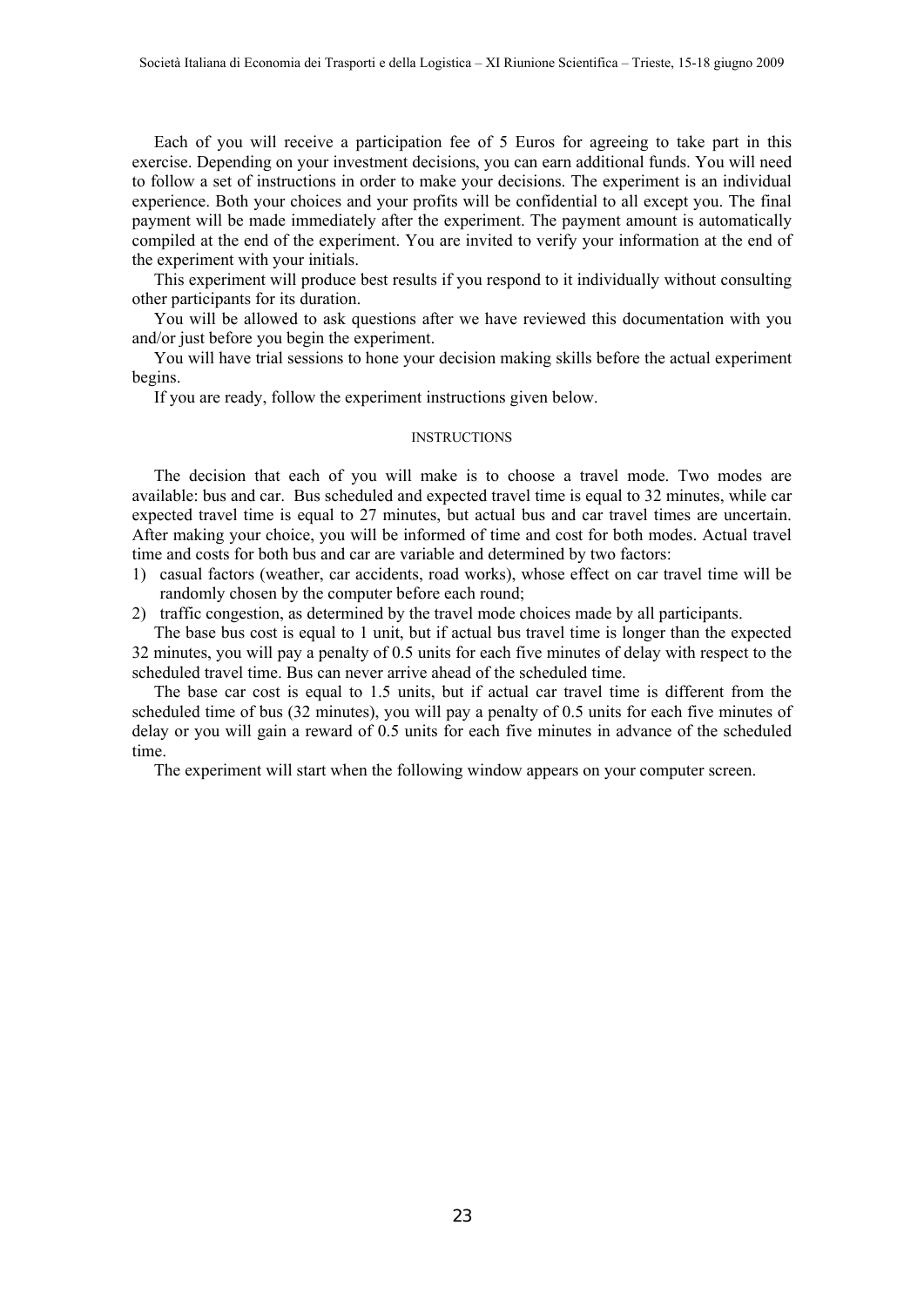| Periodo |             |                                                            |                        |
|---------|-------------|------------------------------------------------------------|------------------------|
|         | Provat di 1 |                                                            | Tempo rimasto [sec] 16 |
|         |             |                                                            |                        |
|         |             |                                                            |                        |
|         |             |                                                            |                        |
|         |             |                                                            |                        |
|         |             |                                                            |                        |
|         |             |                                                            |                        |
|         |             |                                                            |                        |
|         |             |                                                            |                        |
|         |             |                                                            |                        |
|         |             |                                                            |                        |
|         |             |                                                            |                        |
|         |             | <b>Choice</b><br>How do you prefer to run your daily trip? |                        |
|         |             |                                                            |                        |
|         |             |                                                            |                        |
|         |             | $\mathbb{Q}$                                               |                        |
|         |             | <b>BYBUS</b>                                               |                        |
|         |             | <b>BY CAR</b>                                              |                        |
|         |             |                                                            |                        |
|         |             |                                                            |                        |
|         |             |                                                            |                        |
|         |             |                                                            |                        |
|         |             |                                                            |                        |
|         |             |                                                            |                        |
|         |             |                                                            |                        |
|         |             |                                                            |                        |
|         |             |                                                            |                        |

You are required to choose one of the two travel modes by clicking on the appropriate box. The time available to take this decision is shown in the upper right corner of the window. If the time expires without any decision, the computer will select the travel mode time randomly for you.

After all travelers have made their choices, if you have chosen the bus, the following window will appear (the numbers below are exemplificative):

| Periodo |            |                                        |                       |
|---------|------------|----------------------------------------|-----------------------|
|         | $1$ di $1$ |                                        | Tempo rimasto (sec) 8 |
|         |            |                                        |                       |
|         |            | <b>Time</b>                            |                       |
|         |            | Your trip by bus lasted 30 minutes.    |                       |
|         |            | Car took 20 minutes                    |                       |
|         |            |                                        |                       |
|         |            | <b>Road traffic</b>                    |                       |
|         |            |                                        |                       |
|         |            | The volume of the traffic was moderate |                       |
|         |            |                                        |                       |
|         |            | <b>Costs and earnings</b>              |                       |
|         |            | r.                                     |                       |
|         |            | The trip cost 1.2 tokens               |                       |
|         |            | Your cash now is 148.8 tokens          |                       |
|         |            |                                        |                       |
|         |            |                                        |                       |
|         |            |                                        |                       |
|         |            |                                        |                       |
|         |            |                                        | OK                    |

If you have chosen car, the following window will appear on your screen (the numbers below are exemplificative):